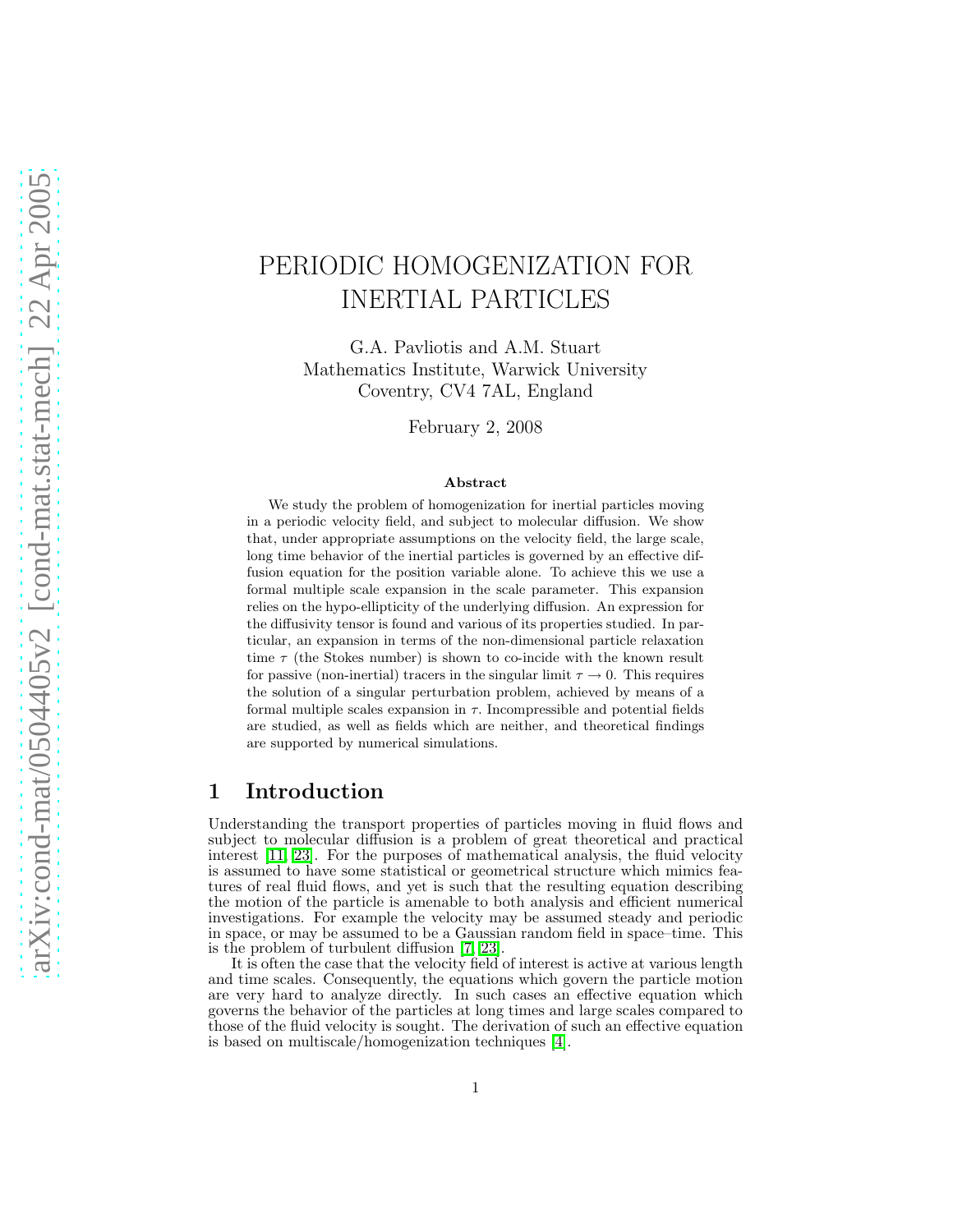This problem has been studied extensively over the last thirty years for passive tracers, i.e. massless particles. It has been shown that, for periodic or random velocity fields with short range correlations, the particles perform an effective Brownian motion. The covariance matrix of this Brownian motion – the *effective diffusivity* – is computed through the solution of an auxiliary equation, the *cell problem*. In the case of steady periodic velocity fields the cell problem is a linear elliptic PDE with periodic coefficients. Various properties of the effective diffusivity have been investigated. In particular, it has been shown that the diffusivity is always enhanced (over bare molecular diffusion) for incompressible flows  $[12, 23, 29]$  $[12, 23, 29]$  $[12, 23, 29]$  and always depleted for potential flows [\[46\]](#page-30-0). Extensions of the above results to the case where the molecular diffusivity is modelled as colored noise have also been analyzed [\[5\]](#page-28-4).

However, there are various applications where the particles cannot be modelled as tracers and inertial effects have to be taken into account. The need for adequate modelling and analysis of the motion of inertial particles in various applications in science and engineering has been recognized over the last few years with a number of publications in this direction  $[8, 10, 38]$  $[8, 10, 38]$  $[8, 10, 38]$  $[8, 10, 38]$ . As well as bringing important physical features into the problem, the presence of inertia also renders the mathematical study of the resulting equations more delicate. The purpose of the present paper is to study the long time, large scale behavior of inertial particles moving in periodic velocity fields, under the influence of molecular diffusion. Both analytical and numerical techniques are used. From a physical standpoint the main interest in this work is perhaps the enormous enhancement in diffusion which can be introduced through relatively small inertial effects; see section [6.](#page-19-0) From the mathematical standpoint, the main interest is perhaps (i) the hypo-elliptic structure of the differential operators arising in the multi-scale expansions (section [3\)](#page-9-0) and (ii) the elucidation of the passive tracer limit, from within the inertial particles framework, again by use of multiple scales expansions (section [5\)](#page-16-0).

We consider the diffusive behaviour of trajectories satisfying the equation

<span id="page-1-1"></span><span id="page-1-0"></span>
$$
\tau \ddot{x} = v(x) - \dot{x} + \sigma \dot{\beta}, \tag{1}
$$

where  $\beta(t)$  is a standard Brownian motion in  $\mathbb{R}^d$ ,  $d \ge 1$  $d \ge 1$ . In Figure 1 we plot a sample trajectory of [\(1\)](#page-1-0) with dimension  $d = 2$ ,  $\tau = 1$  and  $\sigma = 1$ ; the velocity  $v(x)$  is given by the Taylor–Green field:

$$
v(x) = \nabla^{\perp} \psi_{TG}(x), \quad \psi_{TG}(x) = \sin(x_1)\sin(x_2). \tag{2}
$$

This figure strongly suggests that the long time behavior of the particles is diffusive. Our goal is to make this type of observation precise. We provide a mathematical formula for the effective diffusivity, and study its properties by a combination of analysis and Monte Carlo simulations. The results raise a number of interesting questions of physical interest, regarding behaviour of the effective diffusivity, and also provide a framework for mathematical analysis to further probe questions of physical interest.

Problems of this type have already been studied in a variety of situations:

1. When  $\sigma = 0$ ,  $\nabla \cdot U(x) \equiv 0$  and

<span id="page-1-3"></span><span id="page-1-2"></span>
$$
v(x) = U(x) + \delta \tau U(x) \cdot \nabla U(x)
$$
 (3)

we obtain the following model for the motion of a particle in an incompressible steady velocity field [\[27,](#page-29-3) [28\]](#page-29-4):

$$
\ddot{x} = \delta U(x) \cdot \nabla U(x) + \frac{1}{\tau} (U(x) - \dot{x}). \tag{4}
$$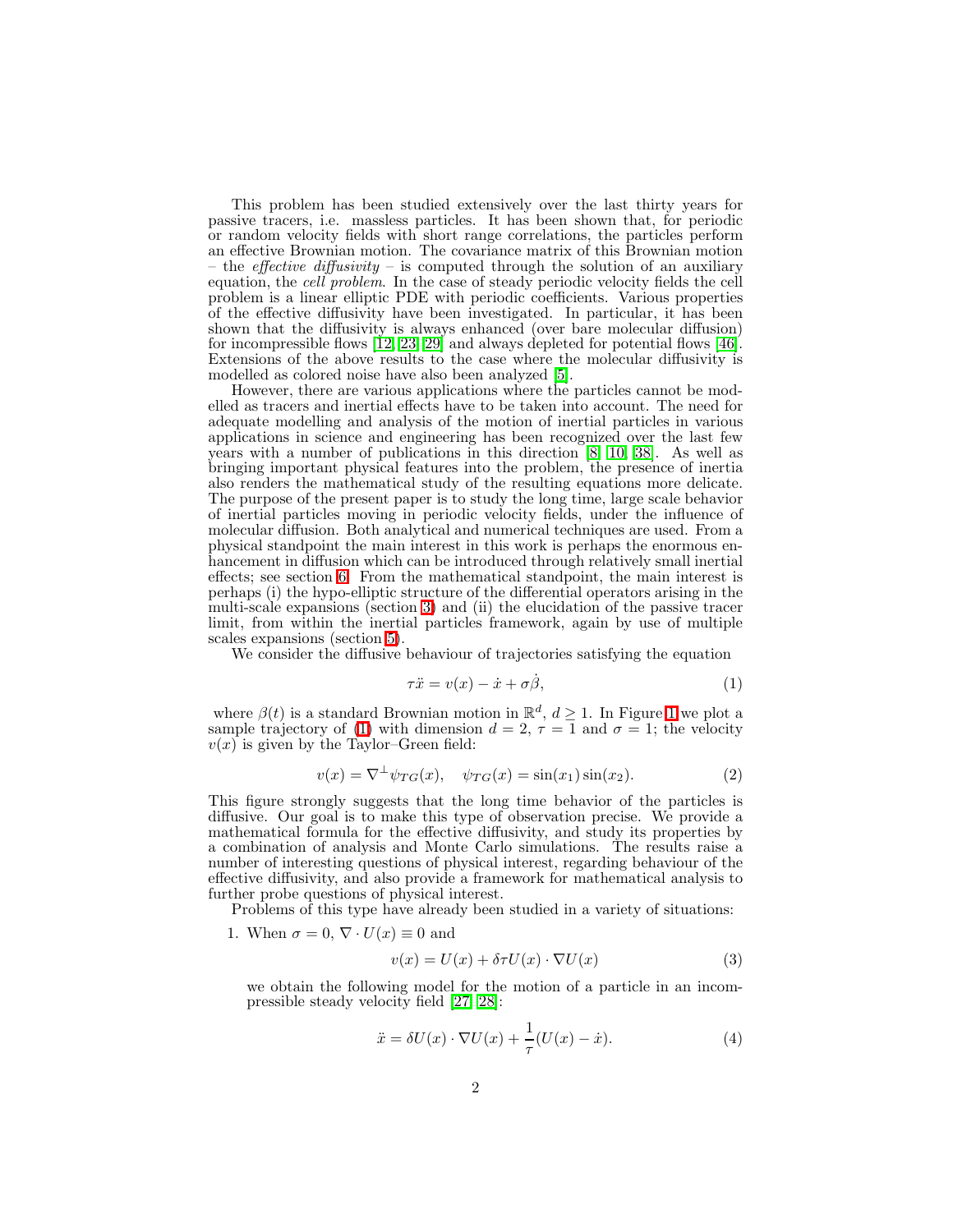

<span id="page-2-0"></span>Figure 1: The two components of the solution of [\(1\)](#page-1-0), [\(2\)](#page-1-1) with  $\tau = \sigma = 1.0$ .

Here  $x(t)$  denotes the particle position and  $U(x)$  is the fluid velocity. The parameter  $\delta = \frac{\rho_f}{g}$  $\frac{\rho_f}{\rho_p}$  is the ratio between the fluid density and the particle density and  $\tau$  denotes the Stokes number. Equation [\(4\)](#page-1-2) becomes Stokes' law when  $\delta = 0$ , i.e. when the particles are much denser than the surrounding fluid. The model [\(4\)](#page-1-2) was analyzed numerically for two dimensional steady incompressible cellular flows by Crisanti et al. [\[6\]](#page-28-7). Their numerical experiments showed that for particles slightly denser than the surrounding fluid  $(1 - \delta \approx 0$  and  $\delta < 1$ , and for  $\tau = 1$ , the particles perform an effective Brownian motion with a well defined diffusion coefficient The term inertial diffusion was introduced to describe this phenomenon. In Figure 2 we present a sample trajectory of  $(4)$  with  $U(x)$  given by the Taylor Green velocity field [\(2\)](#page-1-1), for  $\tau = 2.0$  and  $\delta = 0.7$ . The figure again suggests long time behavior of the particle trajectories which is diffusive. This phenomenon has been observed and analyzed–mostly numerically–by various authors [\[6,](#page-28-7) [26,](#page-29-5) [37,](#page-29-6) [47,](#page-30-1) [48\]](#page-30-2). The range of  $\delta$  in which Brownian motion behaviour is observed appears to be connected to the linear stability properties of the equilibria of  $(4)$ ; see the discussion in section [6.](#page-19-0)

- 2. When  $\sigma = 0$ ,  $\nabla \cdot U(x) = 0$  and  $v(x) = U(x)$  (i.e.  $\delta = 0$  in [\(4\)](#page-1-2)) a similar investigation was carried out by Wang et al. in [\[47\]](#page-30-1) in the case  $d = 3$ . They studied equation [\(4\)](#page-1-2) numerically for the three–dimensional ABC flow. It is well known that the streamlines of this flow are chaotic [\[2\]](#page-27-0). It was exhibited numerically that, for sufficiently small  $\tau$ , the particles perform Brownian motion. The resulting diffusion coefficient was evaluated numerically and its dependence on  $\tau$  was investigated.
- 3. When  $\sigma > 0$  and  $v(x) = -\nabla V(x)$  it is possible to study the effective behavior of particles moving in a periodic or random potential flow, under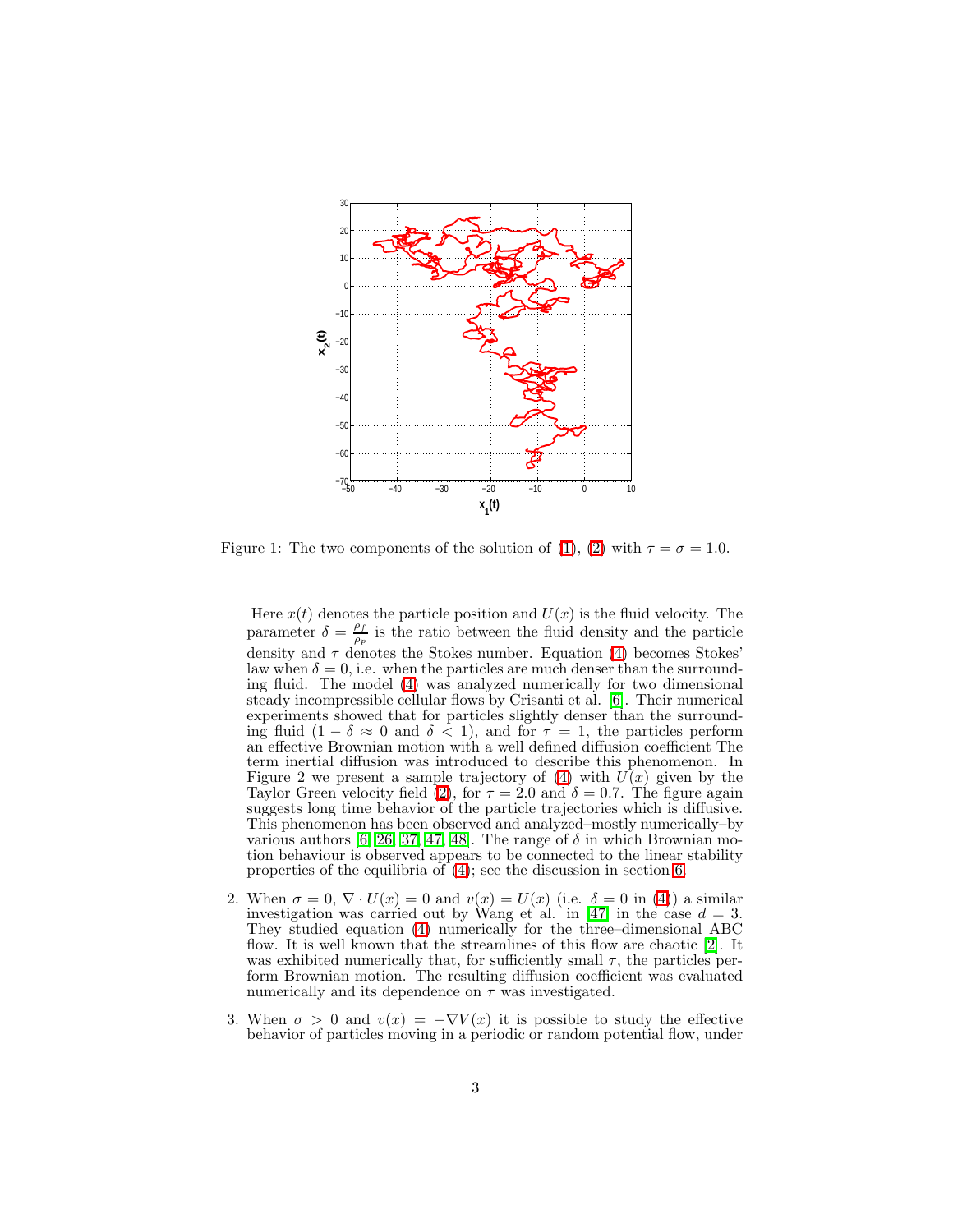

Figure 2: The two components of the solution of [\(4\)](#page-1-2), for  $U(x)$  given by [\(2\)](#page-1-1), with  $\delta = 0.7$  and  $\tau = 2.0$ .

<span id="page-3-0"></span>the influence of molecular diffusion. This has been addressed by various researchers [\[15,](#page-28-8) [22,](#page-29-7) [31,](#page-29-8) [35\]](#page-29-9). In this case the particle motion is governed by the Langevin equation:

$$
\ddot{x} = -\nabla V(x) - \dot{x} + \sigma \dot{\beta},\tag{5}
$$

where  $\beta(t)$  is the standard Brownian motion in  $\mathbb{R}^d$ ,  $\sigma > 0$  and  $V(x)$  is a potential which can be either periodic or random. It was shown by Papanicolaou and Varadhan [\[31\]](#page-29-8) that, for sufficiently smooth random potentials  $V(x)$ , the particles perform an effective Brownian motion, at long length and time scales, with a nonnegative–definite effective diffusivity. A similar result was proved for periodic potentials in [\[35\]](#page-29-9) and various refinements were analyzed in [\[15,](#page-28-8) [22\]](#page-29-7). The analysis of equation [\(5\)](#page-3-0) is greatly simplified by the fact that the explicit form of the invariant distribution associated to the particle position and velocity is known.

4. The problem of averaging for equations of the form [\(1\)](#page-1-0) with periodic coefficients was studied by Freidlin in [\[13\]](#page-28-9). He considered the equation

$$
\tau \ddot{x} = v\left(\frac{x}{\epsilon}\right) - \dot{x} + \sigma\left(\frac{x}{\epsilon}\right)\dot{\beta},
$$

where  $v(x)$ ,  $\sigma(x)$  are smooth, 1–periodic functions and the matrix  $a(x)$  =  $\sigma(x)\sigma(x)^{*}$  is non-degenerate. It was shown in [\[13\]](#page-28-9) that as  $\tau$ ,  $\epsilon$  tend to 0, the particle position x converges to the solution of a first order SDE with constant coefficients, leading to linear in time mean flow, with superimposed Brownian fluctuations. The averaged coefficients of the limiting SDE depend on how fast  $\epsilon$  tends to 0 relative to  $\tau$  and two different cases have to be distinguished.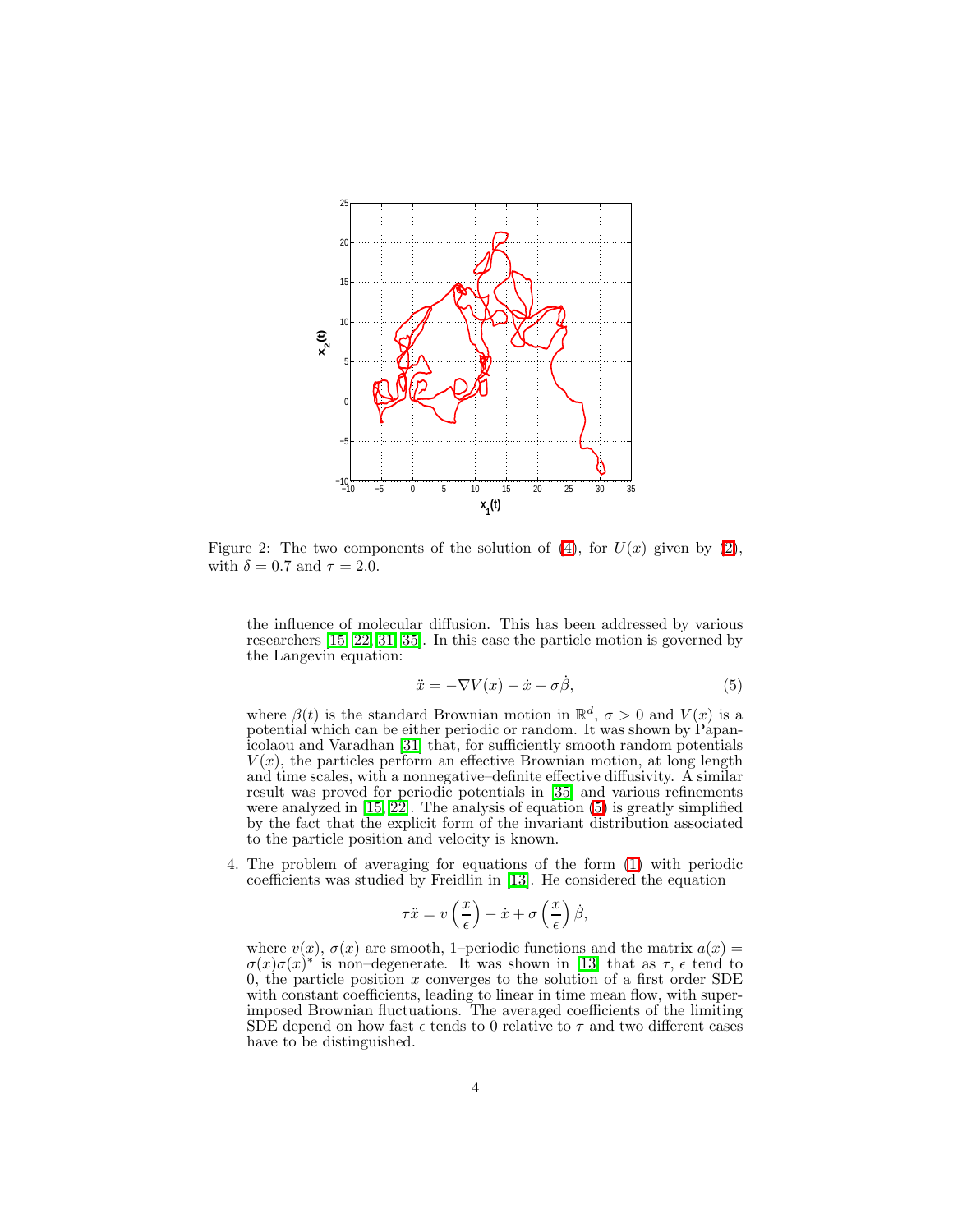The purpose of the present paper is to study the long time, large scale behavior of inertial particles satisfying [\(1\)](#page-1-0) when the velocity field is periodic with period 1:  $v(x + \hat{e}_j) = v(x)$ ,  $j = 1, ..., d$  where  $\{\hat{e}_j\}_{j=1}^d$  are the unit vectors in  $\mathbb{R}^d$ . We show, by applying multiscale techniques to the backward Kolmogorov equation associated to [\(1\)](#page-1-0), that, provided the drift term is centered with respect to the invariant distribution of the stochastic process corresponding to [\(1\)](#page-1-0), the long time, large scale behavior of the inertial particles is governed by an effective Brownian motion. The effective diffusivity tensor  $\mathcal K$  is computed through the solution of the cell problem which is an equation posed on  $\mathbb{R}^d \times \mathbb{T}^d$ , where  $\mathbb{T}^d$ is the d–dimensional unit torus. It is shown that this tensor is nonnegative and that, consequently, the effective dynamics is well–posed. We emphasize that our analysis does not assume any specific structure on the drift term and that, in particular, it is valid for both divergence free as well as potential flows, provided that a centering condition on  $v(x)$  is satisfied. However, in the case of potential flows, the effective diffusivity is shown to be depleted, for all Stokes' numbers, when compared with bare molecular diffusion; this generalizes a known result for passive tracers.

Our theoretical findings are supported by numerical simulations which probe the dependence of the effective diffusivity on parameters such as  $\tau$  and, when the velocity field is given by  $(3)$ ,  $\delta$ . The equations of motion  $(1)$  are solved for the Taylor–Green flow [\(2\)](#page-1-1) and the long time behavior of the particle trajectories is shown numerically to be that of a Brownian motion. The numerically computed effective diffusivity is compared with the enhancement for passive tracers, i.e. when  $\tau = 0$ , and it is shown that the presence of inertia enhances the diffusivity beyond the enhancement for the passive tracers. The problem is also analyzed through a small  $\tau$  expansion of the effective diffusivity. We show that, to leading order in  $\tau$ , the effective diffusivity is equal to that arising from the homogenization of passive tracers. We also compute the  $\mathcal{O}(\tau)$  correction to the effective diffusivity for one dimensional gradient flows of the type [\(5\)](#page-3-0) and show that it is always negative. Thus, in the one dimensional case and for  $\tau$ sufficiently small but positive, the diffusivity is depleted over bare molecular diffusion even further than the depletion which occurs when  $\tau = 0$ .

Here we analyze the problem of homogenization of inertial particles and derive the formula for the effective diffusivity using formal multi–scale calculations. We emphasize that the basic homogenization result derived in this paper can be proved rigorously using techniques from stochastic analysis, in particular the martingale central limit theorem [\[18\]](#page-28-10); we refer to [\[16\]](#page-28-11) for the rigorous proof of the homogenization theorem.

The paper is organized as follows. In section [2](#page-4-0) we review homogenization for passive tracers. The derivation of the homogenized equation for the general second order stochastic differential equation [\(1\)](#page-1-0) with periodic velocity field  $v(x)$ is discussed in section [3.](#page-9-0) Various properties of the effective diffusivity are derived and analyzed in section [4.](#page-12-0) The homogenization result for the equation [\(4\)](#page-1-2), subject to molecular diffusion, is also presented there. The small  $\tau$  expansion for  $K$  is studied in section [5.](#page-16-0) Numerical experiments for the Taylor–Green flow are presented in section [6.](#page-19-0) Section [7](#page-24-0) contains our conclusions. Finally, some technical results which are needed for the rigorous justification of the multi–scale method employed in this paper are proved in the appendix.

## <span id="page-4-0"></span>2 Homogenization for Passive Tracers

In this section we review the homogenization result for passive tracers – i.e. massless particles – advected by a velocity field  $v(x)$  and subject to molecular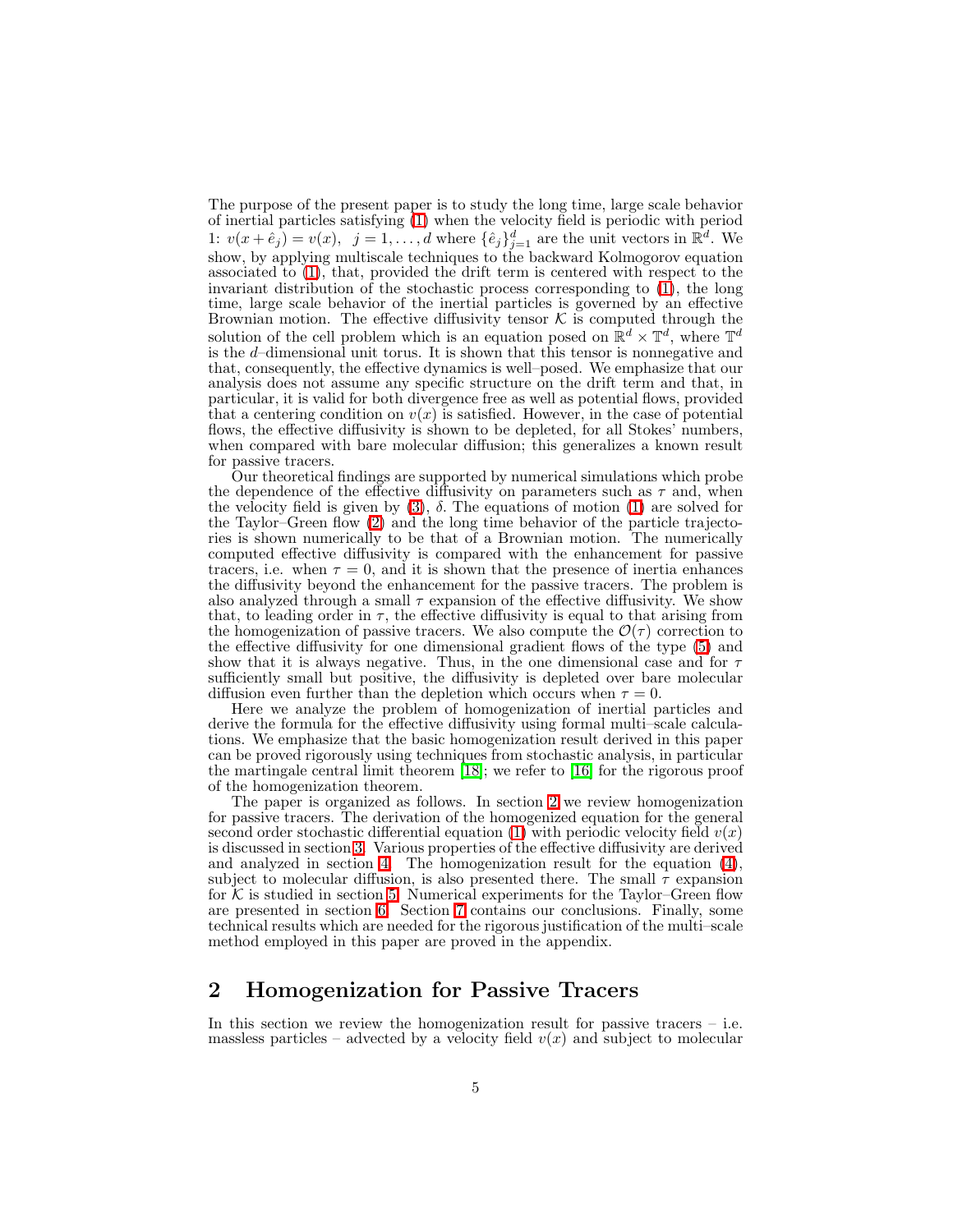<span id="page-5-0"></span>diffusion:

$$
\dot{x} = v(x) + \sigma \dot{\beta}.\tag{6}
$$

We do this in order to emphasize the structural similarities between this case and the inertial case [\(1\)](#page-1-0) which is the focus of the paper.

The velocity field  $v(x)$  is assumed smooth and periodic with period 1. We will take  $\sigma > 0$ . This problem has been extensively analyzed, cf. [\[4,](#page-28-2) [23,](#page-29-0) [29,](#page-29-1) [46\]](#page-30-0). Here we merely outline the main steps in the derivation of the homogenized equation. Notice that we do not assume that the flow is either incompressible or potential. We also remark that we have chosen to base our analysis on the Backward Kolmogorov equation as opposed to Forward Kolmogorov–i.e. the Fokker–Planck– equation, which is more customary. Of course, the two approaches are equivalent, provided that the field  $v(x)$  is sufficiently smooth. We feel, however, that the analysis based on the backward Kolmogorov equation is cleaner than that based on the Fokker–Planck equation. Furthermore, the backward Kolmogorov equation is the starting point for the rigorous justification of the results reported here, see [\[16,](#page-28-11) [18\]](#page-28-10).

The process  $x(t)$  whose evolution is governed by [\(6\)](#page-5-0) is ergodic on the torus  $\mathbb{T}^d$ , [\[4,](#page-28-2) ch. 3] for details. This in particular implies the existence of a unique, smooth, invariant density  $\pi_0(x)$  which is the unique solution to the stationary Fokker–Planck equation. We will assume that the drift term averages to 0 with respect to this invariant density  $\pi_0$ :

<span id="page-5-1"></span>
$$
\int_{\mathbb{T}^d} v(x)\pi_0(x) dx = 0.
$$
 (7)

The above centering condition ensures that the long time, large scale behavior of the particle is diffusive and, in particular, excludes the possibility of the existence of an effective drift. It is automatically satisfied for potential flows (for which the invariant density  $\pi_0(x)$  is the Boltzmann distribution) and it reduces to the condition that the average of the drift over the unit cell vanishes for incompressible flows, since in this case  $\pi_0(x) = 1$ <sup>1</sup>.

#### 2.1 The Rescaled Process

We use the scaling property of Brownian motion  $\beta(ct) = \sqrt{c}\beta(t)$  in law [\[17,](#page-28-12) Lemma 2.9.4] to deduce that, under the re-scaling  $t \to t/\epsilon^2$ ,  $x \to x/\epsilon$  we obtain

$$
\dot{x} = \frac{1}{\epsilon}v(\frac{x}{\epsilon}) + \sigma\dot{\beta}.
$$

<span id="page-5-2"></span>Setting  $z = x/\epsilon$  gives the system of SDEs

$$
\dot{x} = -\frac{1}{\epsilon}v(z) + \sigma\dot{\beta},\tag{8a}
$$

$$
\dot{z} = \frac{1}{\epsilon^2} v(z) + \frac{\sigma}{\epsilon} \dot{\beta},\tag{8b}
$$

<sup>&</sup>lt;sup>1</sup>It would seem more natural from a physical point of view to impose the condition  $\int_{\mathbb{T}^d} v(x) dx = 0$ , rather than condition [\(7\)](#page-5-1), since the invariant density itself depends on the drift  $v(x)$ . But, as we will see, condition [\(7\)](#page-5-1) is natural from a mathematical point of view. If, instead, the condition  $\int_{\mathbb{T}^d} v(x) dx = 0$  is imposed, then an effective drift can appear and then a Galilean transformation with respect to this effective drift can bring the problem to the form that we consider.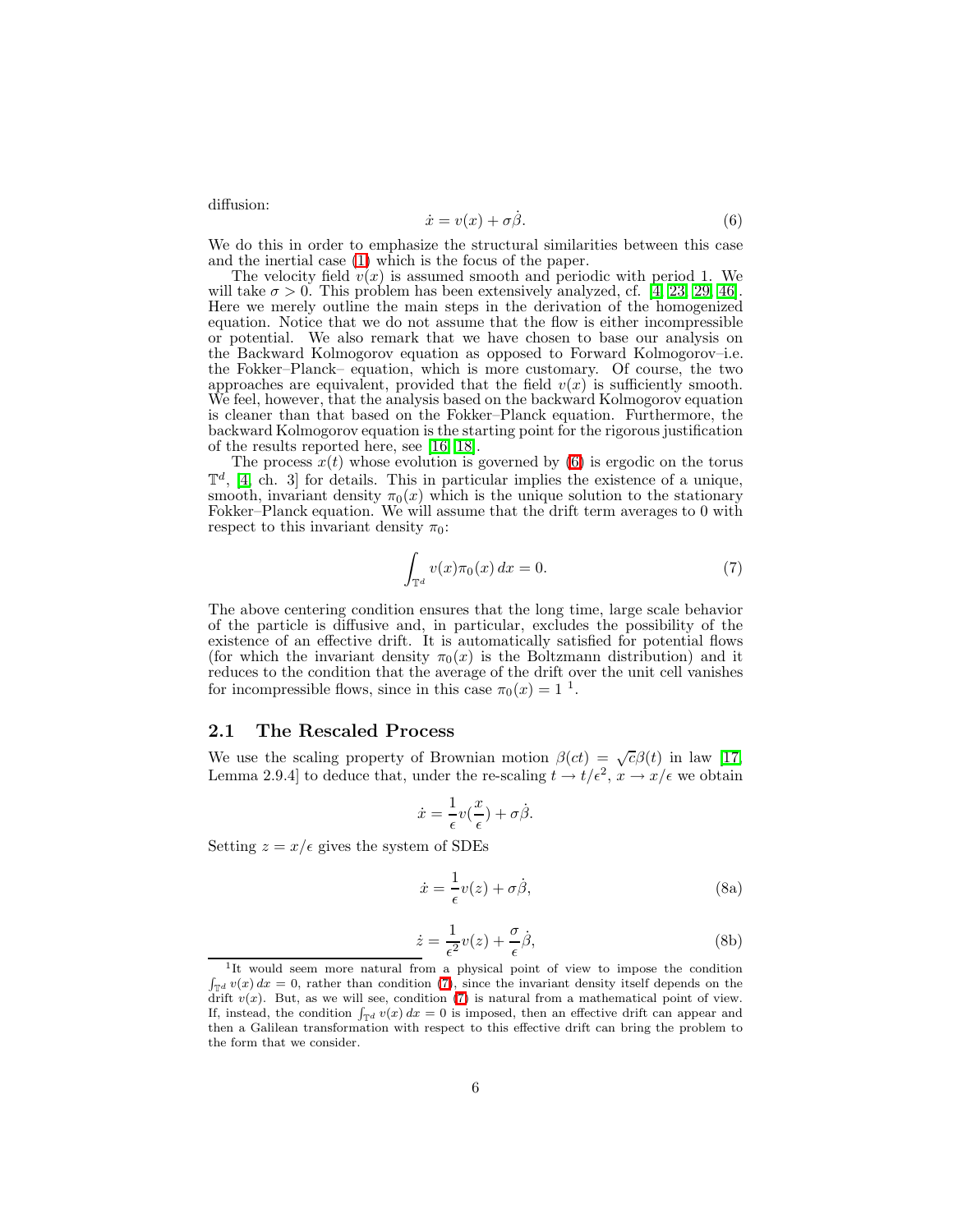with the understanding that  $z \in \mathbb{T}^d$  and  $x \in \mathbb{R}^d$ . This clearly exhibits the fact that the problem possesses three time scales of  $\mathcal{O}(1), \mathcal{O}(\epsilon)$  and  $\mathcal{O}(\epsilon^2)$ . We now average out the fastest scale, given by z.

#### 2.2 Mutiscale Expansion

The backward Kolmogorov equation for [\(8\)](#page-5-2) is

<span id="page-6-0"></span>
$$
\frac{\partial u}{\partial t} = \left(\frac{1}{\epsilon^2} \mathcal{L}_0 + \frac{1}{\epsilon} \mathcal{L}_1 + \mathcal{L}_2\right) u,\tag{9}
$$

with

$$
\mathcal{L}_0 = v(z) \cdot \nabla_z + \frac{\sigma^2}{2} \Delta_z, \n\mathcal{L}_1 = v(z) \cdot \nabla_x + \sigma^2 \nabla_z \cdot \nabla_x, \n\mathcal{L}_2 = \frac{\sigma^2}{2} \Delta_x.
$$

Here  $\mathcal{L}_0$  is a uniformly elliptic operator with periodic boundary conditions on  $\mathbb{T}^d$ . We look for a solution of equation [\(9\)](#page-6-0) which has the form:

$$
u = u_0 + \epsilon u_1 + \epsilon^2 u_2 + \dots
$$

<span id="page-6-1"></span>with  $u_i = u_i(x, z, t), i = 1, 2, \ldots$ . Substituting the above ansatz into [\(9\)](#page-6-0) we obtain the following sequence of equations:

$$
\mathcal{L}_0 u_0 = 0,
$$
  
\n
$$
\mathcal{L}_0 u_1 = -\mathcal{L}_1 u_0,
$$
  
\n
$$
\mathcal{L}_0 u_2 = -\mathcal{L}_1 u_1 - \mathcal{L}_2 u_0 + \frac{\partial u_0}{\partial t}.
$$
\n(10)

The ergodicity of the process generated by  $\mathcal{L}_0$  implies that the null space of the operator  $\mathcal{L}_0$  consists of functions which are constants in z. We let  $\pi_0$  be the invariant density which satisfies the equation

<span id="page-6-3"></span>
$$
\mathcal{L}_0^* \pi_0(z) = 0. \tag{11}
$$

<span id="page-6-2"></span>Thus the equation  $\mathcal{L}_0 f = g$  has a solution if and only if g averages to 0 over  $\mathbb{T}^d$ with respect to  $\pi_0(z)$ :

$$
\langle g \rangle_{\pi_0} := \int_{\mathbb{T}^d} g(z) \pi_0(z) dz = 0.
$$
 (12)

We refer to [\[4,](#page-28-2) ch. 3] for proofs of these results.

In view of the discussion in the previous paragraph, from the first equation in [\(10\)](#page-6-1) we deduce that  $u_0 = u_0(x, t)$ . Furthermore, the centering condition on the drift term  $v(x)$  implies that

$$
\int_{\mathbb{T}^d} \mathcal{L}_1 u_0(x,t) \pi_0(z) dz = \left( \int_{\mathbb{T}^d} v(z) \pi_0(z) dz \right) \cdot \nabla_x u_0 = 0,
$$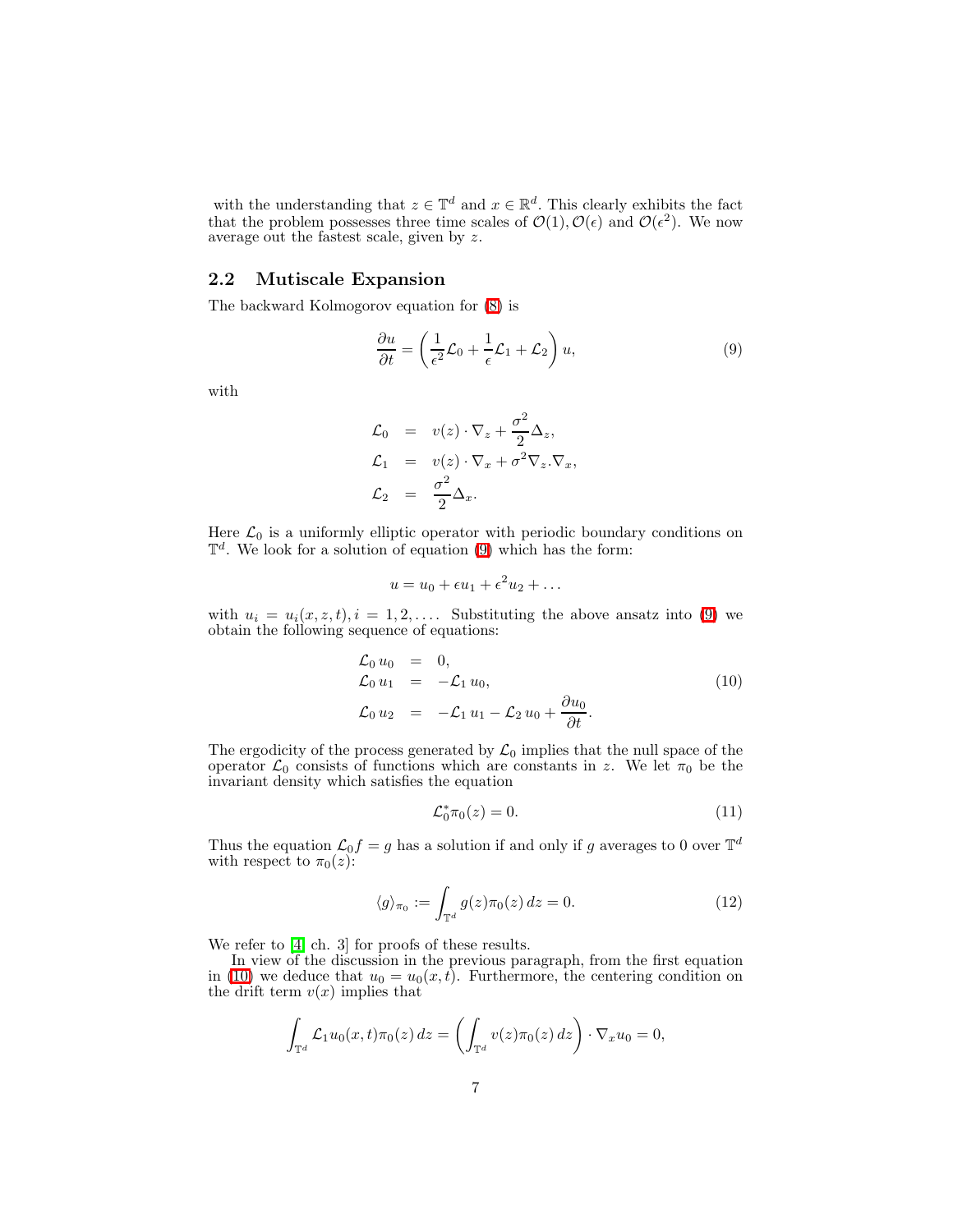and consequently the second equation in [\(10\)](#page-6-1) is well–posed. We can solve this equation using separation of variables:

$$
u_1(x, z, t) = \chi(z) \cdot \nabla_x u_0(x, t)
$$

where the corrector field  $\chi(z)$  satisfies the *cell problem* :

<span id="page-7-2"></span>
$$
\mathcal{L}_0 \chi(z) = -v(z). \tag{13}
$$

Notice that, in view of the centering condition on the drift term, the cell problem is well–posed and it admits a unique solution.

Now we proceed with the final equation in [\(10\)](#page-6-1). We apply the solvability condition to obtain:

$$
0 = \int_{\mathbb{T}^d} \left( \mathcal{L}_1 u_1 + \mathcal{L}_2 u_0 - \frac{\partial u_0}{\partial t} \right) \pi_0(z) dz
$$
  
\n
$$
= -\frac{\partial u_0}{\partial t} + \frac{\sigma^2}{2} \Delta_x u_0 + \left( \int_{\mathbb{T}^d} \left[ v(z) \otimes \chi(z) + \sigma^2 \nabla_z \chi(z) \right] \pi_0(z) dz \right) : D_x^2 u_0
$$
  
\n
$$
= -\frac{\partial u_0}{\partial t} + \mathcal{K} : D_x^2 u_0.
$$

We have used the notation  $D_x^2 u_0$  for the Hessian of  $u_0$ :  $D_x^2 u_0 = \left(\frac{\partial^2 u_0}{\partial x_i \partial x_j}\right)$  $\setminus^d$  $i,j=1$ and  $A : B$  for the product of the matrices A and B. Moreover,  $\otimes$  stands for the tensor product between two vectors.

From the above equation we deduce that:

<span id="page-7-4"></span><span id="page-7-0"></span>
$$
\frac{\partial u_0}{\partial t} = \mathcal{K}_{ij} \frac{\partial^2 u_0}{\partial x_i \partial x_j},\tag{14}
$$

where the summation convention has been used. The *effective diffusivity*  $K$  is

$$
\mathcal{K}_{ij} = \frac{\sigma^2}{2} \delta_{ij} + \int_{\mathbb{T}^d} v_j(z) \chi_i(z) \pi_0(z) dz + \sigma^2 \int_{\mathbb{T}^d} \frac{\partial \chi_i}{\partial z_j}(z) \pi_0(z) dz.
$$
 (15)

Equation [\(14\)](#page-7-0) is the backward Kolmogorov equation associated to a Brownian motion  $X(t)$  with covariance matrix  $\tilde{\mathcal{K}}$ . We remark that these formal calculations can be justified rigorously using either energy estimates [\[4\]](#page-28-2), the method of two–scale convergence [\[1\]](#page-27-1) or probabilistic methods [\[3,](#page-27-2) [32\]](#page-29-10).

## 2.3 Well-posedness of the Limiting Equation

<span id="page-7-1"></span>The limiting backward Kolmogorov equation [\(14\)](#page-7-0) is well–posed, i.e. the effective diffusivity is a nonnegative matrix. To see this, we first observe that

$$
\mathcal{L}_0^*(f\pi_0) = -\pi_0 \mathcal{L}_0 f + \sigma^2 (\Delta_z f) \pi_0 + \sigma^2 \nabla_z f \cdot \nabla_z \pi_0
$$
  
= 
$$
-\pi_0 \mathcal{L}_0 f + \sigma^2 \nabla_z \cdot \{ (\nabla_z f) \pi_0 \},
$$
 (16)

for every smooth periodic function  $f(z)$ . Consequently:

<span id="page-7-3"></span>
$$
\int_{\mathbb{T}^d} f\left(\mathcal{L}_0 f\right) \pi_0 \, dz = -\frac{\sigma^2}{2} \int_{\mathbb{T}^d} |\nabla_z f|^2 \pi_0 \, dz,\tag{17}
$$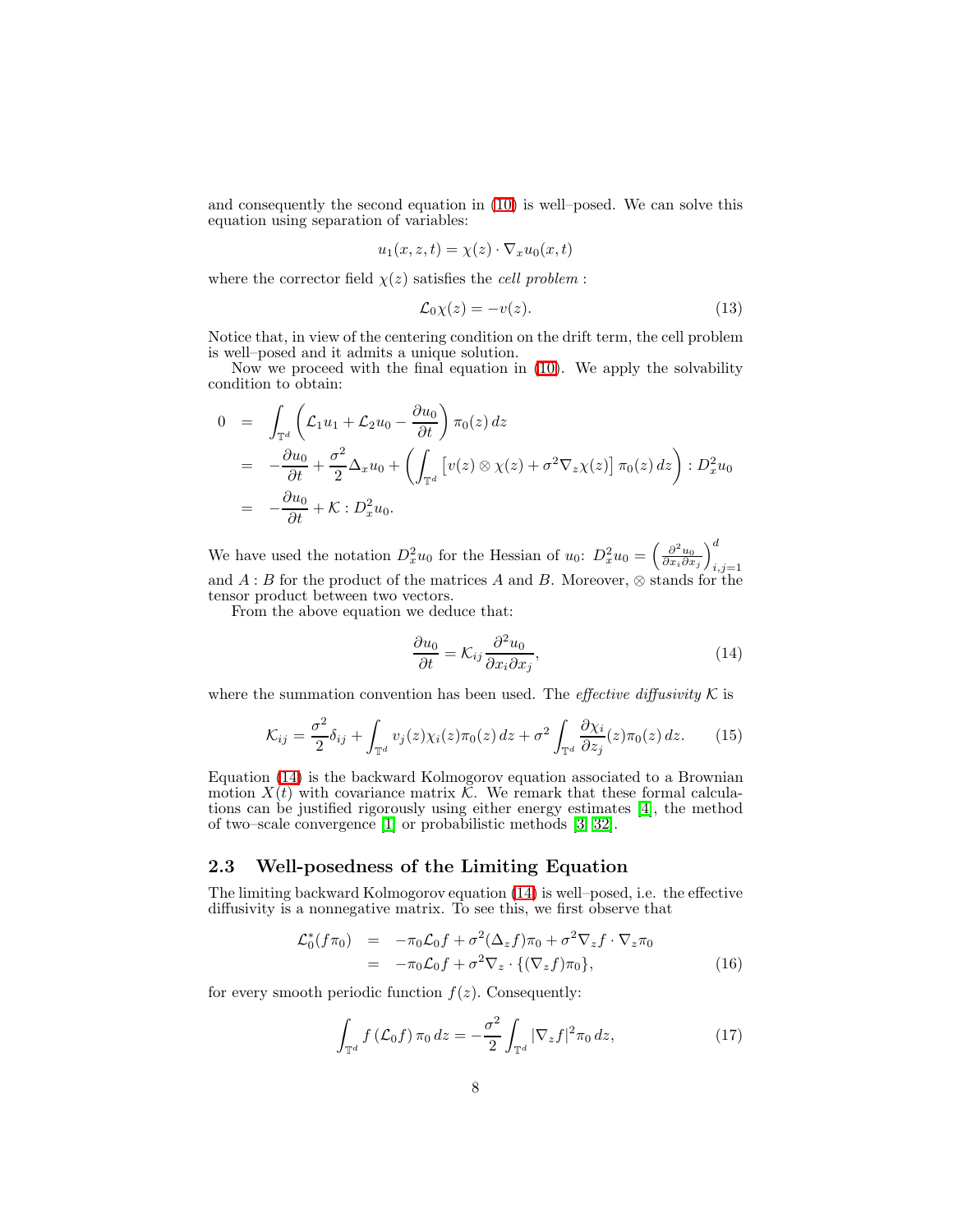in view of  $(16)$  and an integration by parts. Now let  $a$  be an arbitrary vector in  $\mathbb{R}^d$  and let  $\chi_0 = a.\chi$  where  $\chi$  is the solution of the cell problem [\(13\)](#page-7-2). The scalar quantity  $\chi_0$  satisfies the equation

<span id="page-8-2"></span><span id="page-8-1"></span>
$$
\mathcal{L}_0 \chi_0 = -a \cdot v. \tag{18}
$$

<span id="page-8-0"></span>We consider the effective diffusivity along the direction  $a$ . We use [\(17\)](#page-7-3) to obtain:

$$
a \cdot Ka = \frac{\sigma^2}{2}|a|^2 + \int_{\mathbb{T}^d} (a \cdot v)\chi_0 \pi_0 dz + \sigma^2 \int_{\mathbb{T}^d} (\nabla_z \chi_0 \cdot a) \pi_0 dz = \frac{\sigma^2}{2}|a|^2 - \int_{\mathbb{T}^d} (\mathcal{L}_0 \chi_0) \chi_0 \pi_0 dz + \sigma^2 \int_{\mathbb{T}^d} (\nabla_z \chi_0 \cdot a) \pi_0 dz = \frac{\sigma^2}{2}|a|^2 + \frac{\sigma^2}{2} \int_{\mathbb{T}^d} |\nabla_z \chi_0|^2 \pi_0 dz + \sigma^2 \int_{\mathbb{T}^d} (\nabla_z \chi_0 \cdot a) \pi_0 dz = \frac{\sigma^2}{2} \int_{\mathbb{T}^d} |\nabla_z \chi_0 + a|^2 \pi_0 dz.
$$
 (19)

Using the notation  $(12)$ , the penultimate line in  $(19)$  may be written as

$$
a \cdot \mathcal{K}a = \frac{\sigma^2}{2}|a|^2 + \frac{\sigma^2}{2} \langle |\nabla_z \chi_0|^2 \rangle_{\pi_0} + \sigma^2 \langle \nabla_z \chi_0 \cdot a \rangle_{\pi_0}.
$$
 (20)

From [\(19\)](#page-8-0) we deduce that the effective diffusivity is indeed nonnegative and the well posedness of the effective equation  $(14)$  is demonstrated.

#### 2.4 Incompressible Flows

Whether the diffusivity is enhanced or depleted depends on the specific properties of the periodic drift term. For the case where the flow is steady and either divergence free or potential more detailed information can be obtained. In particular, for incompressible flows we have that  $\pi_0(z) = 1$ . Consequently the last integral on the right hand side of the penultimate line in [\(19\)](#page-8-0) vanishes on account of the periodicity of  $\chi_0(z)$ . Thus, the effective diffusivity along the vector a becomes:

$$
a.\mathcal{K}a = \frac{\sigma^2}{2}|a|^2 + \frac{\sigma^2}{2}\int_{\mathbb{T}^d} |\nabla_z \chi_0|^2 \pi_0(z) \, dz. \tag{21}
$$

This shows that transport is always enhanced over bare molecular diffusion, for incompressible flows [\[29\]](#page-29-1).

#### 2.5 Potential Flows

When  $v(z) = -\nabla V(z)$ , the invariant density  $\pi_0(z)$  is the Boltzmann distribution:

$$
\pi_0(z) = \frac{1}{Z} \exp(-\frac{2}{\sigma^2} V(z)), \ \ Z = \int_{\mathbb{T}^d} \exp(-\frac{2}{\sigma^2} V(z)) \, dz.
$$

An integration by parts, together with the periodicity of  $\chi_0(z)$ ,  $\pi_0(z)$  and equation  $(17)$ , gives:

$$
\sigma^2 \int_{\mathbb{T}^d} \nabla_z \chi_0(z) . a \pi_0(z) dz = -\sigma^2 \int_{\mathbb{T}^d} |\nabla_z \chi_0(z)|^2 \pi_0(z) dz,
$$

and consequently, from the penultimate line in [\(19\)](#page-8-0), we find that

<span id="page-8-3"></span>
$$
a.\mathcal{K}a = \frac{\sigma^2}{2}|a|^2 - \frac{\sigma^2}{2}\int_{\mathbb{T}^d} |\nabla_z \chi_0|^2 \pi_0(z) dz, = \frac{\sigma^2}{2}|a|^2 - \frac{\sigma^2}{2}\langle |\nabla_z \chi_0|^2 \rangle_{\pi_0}
$$
(22)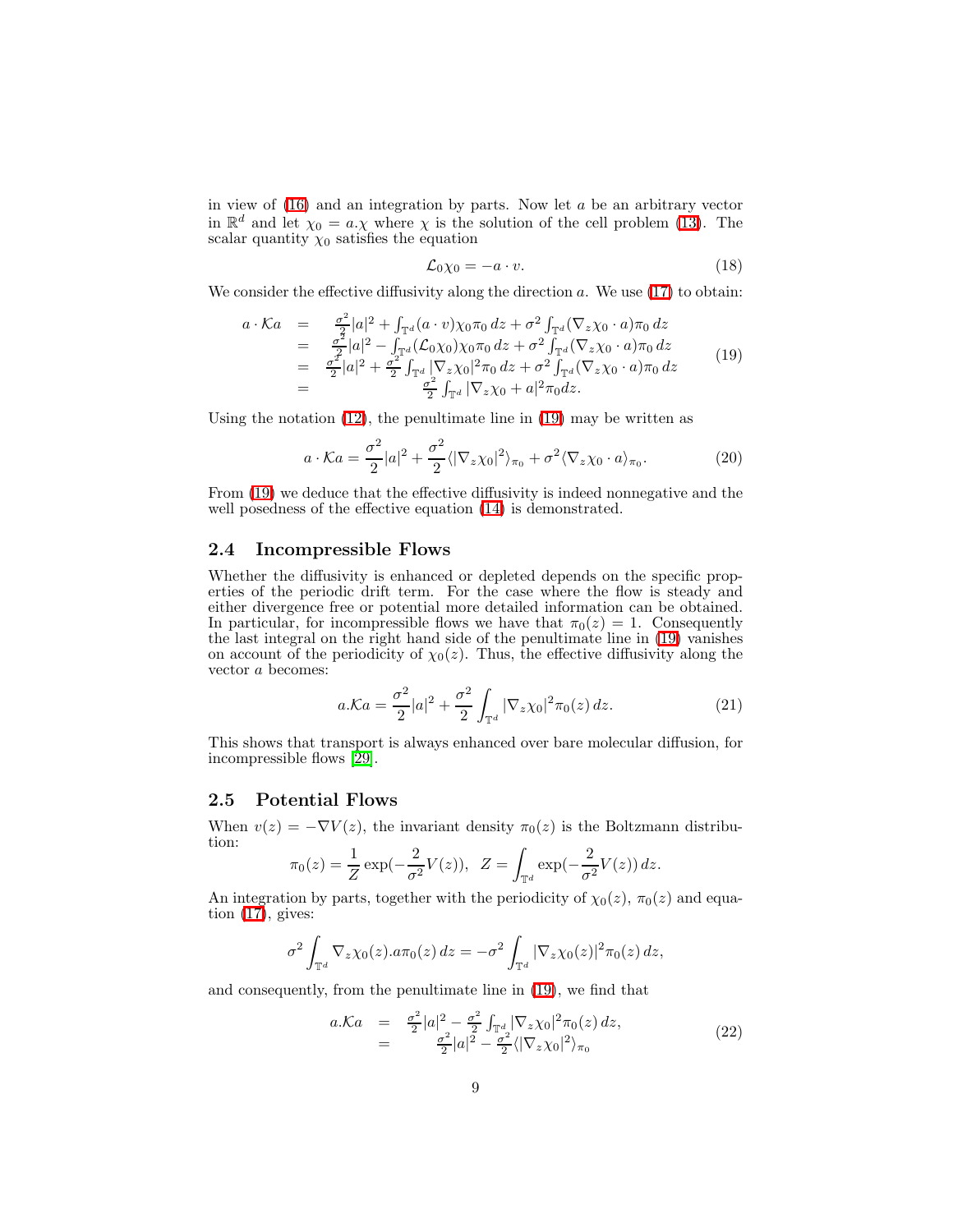with  $\pi_0(z)$  being the Boltzmann distribution. This shows that transport is always depleted, compared with bare molecular diffusion, for potential flows [\[46\]](#page-30-0).

## <span id="page-9-0"></span>3 Homogenization for Inertial Particles

In this section we will derive the homogenized equation which describes the motion of inertial particles at long times and large scales using multi-scale techniques. The equation of motion for the inertial particles is [\(1\)](#page-1-0).

#### 3.1 The Rescaled Process

We start by performing a diffusive rescaling to the equations of motion [\(1\)](#page-1-0):  $t \to t/\epsilon^2$ ,  $x \to \frac{x}{\epsilon}$ . Using the fact that  $\beta(ct) = \sqrt{c\beta(t)}$  in law we obtain:

$$
\tau \epsilon^2 \ddot{x} = \frac{1}{\epsilon} v(\frac{x}{\epsilon}) - \dot{x} + \sigma \dot{\beta}.
$$

<span id="page-9-1"></span>Introducing  $y = \sqrt{\tau} \epsilon \dot{x}$  and  $z = x/\epsilon$  we write this equation as a first order system:

$$
\dot{x} = \frac{1}{\sqrt{\tau} \epsilon^2} y, \n\dot{y} = \frac{1}{\sqrt{\tau} \epsilon^2} v(z) - \frac{1}{\tau \epsilon^2} y + \frac{\sigma}{\sqrt{\tau} \epsilon} \dot{\beta}, \n\dot{z} = \frac{1}{\sqrt{\tau} \epsilon^2} y
$$
\n(23)

with the understanding that  $z \in \mathbb{T}^d$  and  $x, y \in \mathbb{R}^d$ . This clearly exhibits the fact that the problem possesses two time scales of  $\mathcal{O}(\epsilon)$  and  $\mathcal{O}(\epsilon^2)$ . We now average out the fastest scales, on which  $(y, z)$ , evolve, and show that the fast and large fluctuations in x induces diffusion on time-scales of  $\mathcal{O}(1)$ .

### 3.2 Multiscale Expansion

<span id="page-9-2"></span>The backward Kolmogorov equation associated to equations [\(23\)](#page-9-1) is

$$
\frac{\partial u^{\epsilon}}{\partial t} = \frac{1}{\sqrt{\tau} \epsilon} y \cdot \nabla_x u^{\epsilon} + \frac{1}{\epsilon^2} \left( \frac{1}{\sqrt{\tau}} y \cdot \nabla_z + \frac{1}{\sqrt{\tau}} v(z) \cdot \nabla_y + \frac{1}{\tau} \mathcal{L}^{OU} \right) u^{\epsilon}.
$$
  
 :=  $\left( \frac{1}{\epsilon^2} \mathcal{L}_0 + \frac{1}{\epsilon} \mathcal{L}_1 \right) u^{\epsilon},$  (24)

where:

$$
\mathcal{L}^{OU} = -y \cdot \nabla_y + \frac{\sigma^2}{2} \Delta_y,
$$
  
\n
$$
\mathcal{L}_0 = \frac{1}{\sqrt{\tau}} (y \cdot \nabla_z + v(z) \cdot \nabla_y) + \frac{1}{\tau} \mathcal{L}^{OU},
$$
  
\n
$$
\mathcal{L}_1 = \frac{1}{\sqrt{\tau}} y \cdot \nabla_x.
$$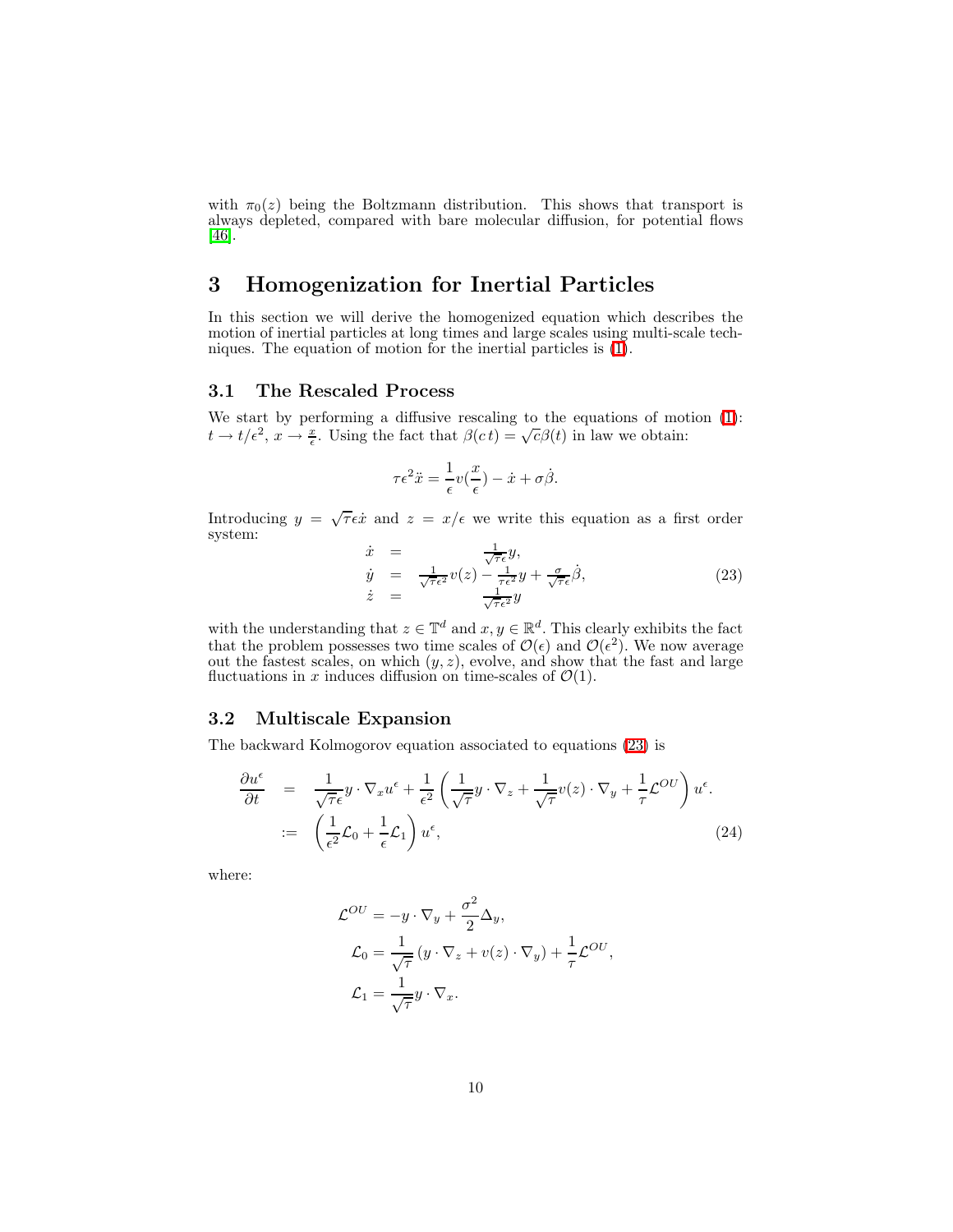<span id="page-10-4"></span>Note that  $\mathcal{L}^{OU}$  is the generator of a standard d–dimensional Ornstein-Uhlenbeck process [\[14,](#page-28-13) ch. 3]. This process is ergodic with Gaussian invariant density satisfying

$$
(\mathcal{L}^{OU})^* \rho^{OU} = 0. \tag{25}
$$

In order to carry out the analysis which follows we will make use of the ergodic properties of the solution to [\(1\)](#page-1-0) with  $x \to z$ . Using the tools developed in [\[25\]](#page-29-11) one can prove that the process  $z(t)$ ,  $y(t)$  with  $y(t) = \sqrt{\tau} \dot{z}(t)$  is ergodic on  $\mathbb{T}^d \times \mathbb{R}^{d}$ . The analysis implies that there exists a unique invariant density  $\rho(y, z)$  with support of positive measure on  $\mathbb{T}^d \times \mathbb{R}^d$ . The hypo-ellipticity of  $\mathcal{L}_0^*$  established in [\[25\]](#page-29-11) shows that the density is smooth and is hence the unique solution to the stationary Fokker–Planck equation associated to the process [\(1\)](#page-1-0) [\[21,](#page-28-14) ch. 11]:

<span id="page-10-0"></span>
$$
\mathcal{L}_0^* \rho(y, z) := -\frac{1}{\sqrt{\tau}} \left( y \cdot \nabla_z \rho + v(z) \cdot \nabla_y \rho \right) + \frac{1}{\tau} \left( \nabla_y \cdot (y \rho) + \frac{\sigma^2}{2} \Delta_y \right) \rho = 0. \tag{26}
$$

The Fokker–Planck operator  $\mathcal{L}_0^*$  is the adjoint of the generator of the process  $\mathcal{L}_0$ . The null space of the generator  $\mathcal{L}_0$  consists of constants in z, y. Moreover, the equation  $\mathcal{L}_0 f = g$ , has a unique (up to constants) solution if and only if

$$
\langle g \rangle_{\rho} := \int_{\mathbb{R}^d} \int_{\mathbb{T}^d} g(y, z) \rho(y, z) \, dy dz = 0. \tag{27}
$$

In [A](#page-25-0)ppendix A we prove the ergodicity of the process  $\{z, y\}$ , together with the fact that  $\mathcal{L}_0$  satisfies the Fredholm alternative.

<span id="page-10-1"></span>We will assume that the average of the velocity with respect to the invariant density  $\rho$  vanishes:

$$
\langle v(z)\rangle_{\rho} = 0.\tag{28}
$$

From the identity  $\int_{\mathbb{T}^d} \int_{\mathbb{R}^d} y \mathcal{L}_0^* \rho(y, z) dy dz = 0$  and after an integration by parts using [\(26\)](#page-10-0), it follows that condition [\(28\)](#page-10-1) is equivalent to

<span id="page-10-2"></span>
$$
\langle y \rangle_{\rho} = 0.
$$

We assume that the following ansatz for the solution  $u^{\epsilon}$  holds:

<span id="page-10-3"></span>
$$
u^{\epsilon} = u_0 + \epsilon u_1 + \epsilon^2 u_2 + \dots \tag{29}
$$

with  $u_i = u_i(x, y, z, t)$ ,  $i = 1, 2, \ldots$  We substitute [\(29\)](#page-10-2) into [\(24\)](#page-9-2) and obtain the following sequence of equations:

$$
\begin{array}{rcl}\n\mathcal{L}_0 u_0 & = & 0, \\
\mathcal{L}_0 u_1 & = & -\mathcal{L}_1 u_0, \\
\mathcal{L}_0 u_2 & = & -\mathcal{L}_1 u_1 + \frac{\partial u_0}{\partial t}.\n\end{array} \tag{30}
$$

From the first equation in [\(30\)](#page-10-3) we deduce that  $u_0 = u_0(x, t)$ , since the null space of  $\mathcal{L}_0$  consists of functions which are constants in y and z. Now the second equation in [\(30\)](#page-10-3) becomes:

$$
\mathcal{L}_0 u_1 = -\frac{1}{\sqrt{\tau}} y \cdot \nabla_x u_0.
$$

<sup>&</sup>lt;sup>2</sup>This pair  $z, y$  is the same as  $z, y$  solving [\(23\)](#page-9-1) up to a rescaling in time which is irrelevant to the ergodicity discussion here.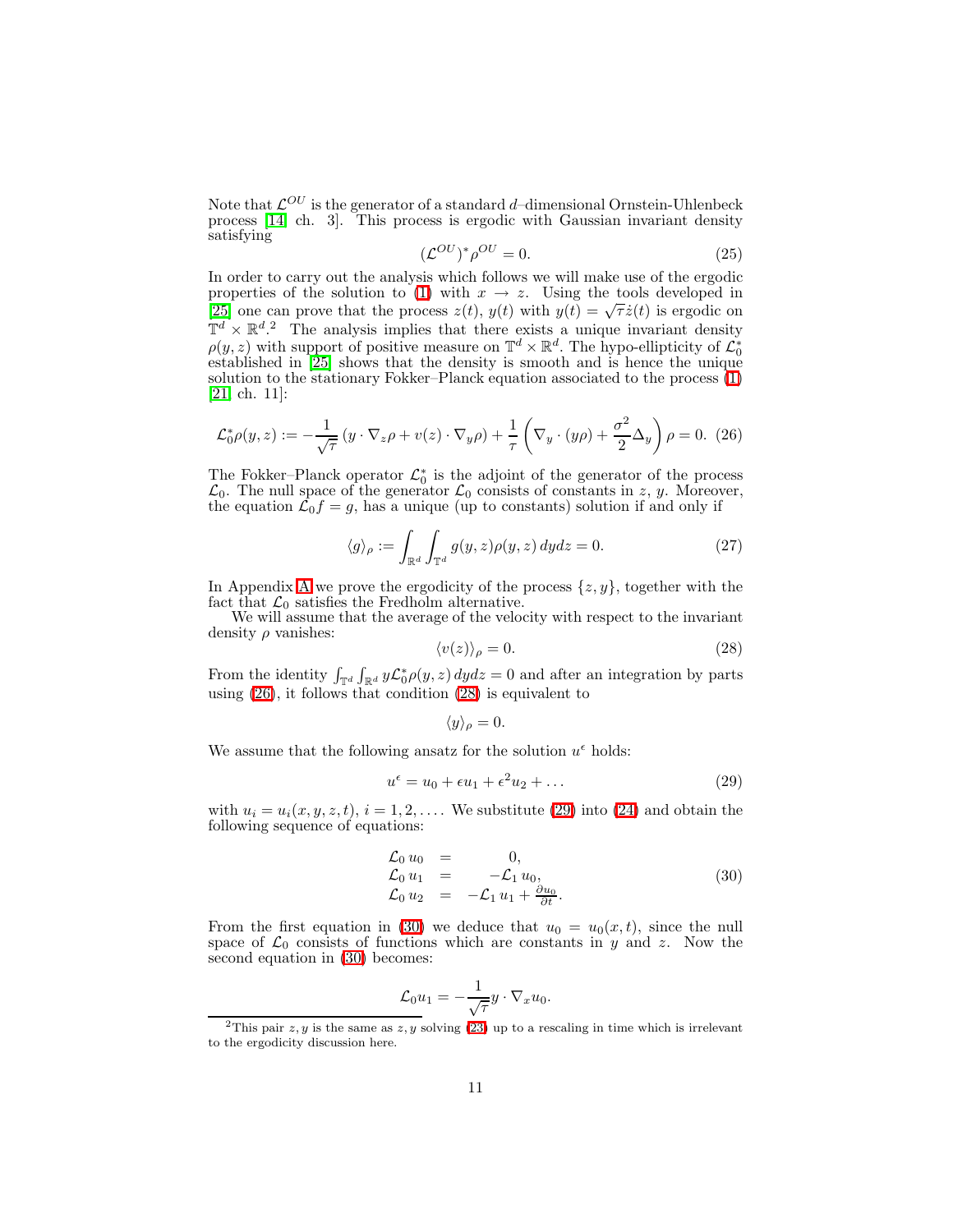The centering condition that we have imposed on the vector field  $v(y, z)$  implies that  $\langle y \rangle_{\rho} = 0$ . Hence the above equation is well–posed. We solve it using separation of variables:

$$
u_1 = \Phi(y, z) \cdot \nabla_x u_0
$$

<span id="page-11-0"></span>with

$$
\mathcal{L}_0 \Phi(y, z) = -\frac{1}{\sqrt{\tau}} y.
$$
\n(31)

This is the cell problem which is posed on  $\mathbb{T}^d \times \mathbb{R}^d$ . Now we proceed with the third equation in [\(30\)](#page-10-3). We apply the solvability condition to obtain:

$$
\frac{\partial u_0}{\partial t} = \langle \mathcal{L}_1 u_1 \rangle_{\rho} \n= \frac{1}{\sqrt{\tau}} \langle y_i \Phi_j \rangle_{\rho} \frac{\partial^2 u_0}{\partial x_i \partial x_j} \n= \frac{1}{\sqrt{\tau}} \langle y \otimes \Phi \rangle_{\rho} : D_x^2 u_0.
$$

<span id="page-11-1"></span>This is the Backward Kolmogorov equation which governs the dynamics on large scales. We write it in the form

$$
\frac{\partial u_0}{\partial t} = \mathcal{K}_{ij} \frac{\partial^2 u_0}{\partial x_i \partial x_j} \tag{32}
$$

where the effective diffusivity is

$$
\mathcal{K}_{ij} = \frac{1}{\sqrt{\tau}} \langle y_i \Phi_j \rangle_{\rho}.
$$
\n(33)

The calculation of the effective diffusivity requires the solution of the cell problem  $(31)$ . Notice that the cell problem is not elliptic – it is, however, hypoelliptic. This follows from the calculations in Lemma [A.1.](#page-26-0)

Before studying various properties of the effective diffusivity, let us briefly present the basic ingredients of the rigorous proof of the homogenization theorem presented in [\[16\]](#page-28-11). The basic idea is to apply Itô formula to the solution  $\Phi(y, z)$ of the cell problem to obtain, from [\(23\)](#page-9-1),

$$
x(t) = x(0) + \frac{1}{\epsilon \sqrt{\tau}} \int_0^t y(s) ds
$$
  
=  $x(0) - \epsilon (\Phi(y(t), z(t)) - \Phi(y(0), z(0))) + \frac{\sigma}{\sqrt{\tau}} \int_0^t \nabla_y \Phi(y(s), z(s)) d\beta(s).$ 

It is straightforward to show that the bracketed terms on the right hand side of the above equation converge to 0, as  $\epsilon \to 0$ . By using the fact that the  $(y, z)$ process is fast, the martingale central limit theorem facilitates proof that the stochastic integral which appears in the above equation converges to a Brownian motion whose covariance is given by the limit of the quadratic variation of the stochastic integral [\[18\]](#page-28-10), [\[9,](#page-28-15) Thm. 7.1.4]. The application of this theorem automatically provides us with the well–posedness of the limiting Backward Kolmogorov equation. In the next section we establish this well–posedness directly, through the multiple-scales framework.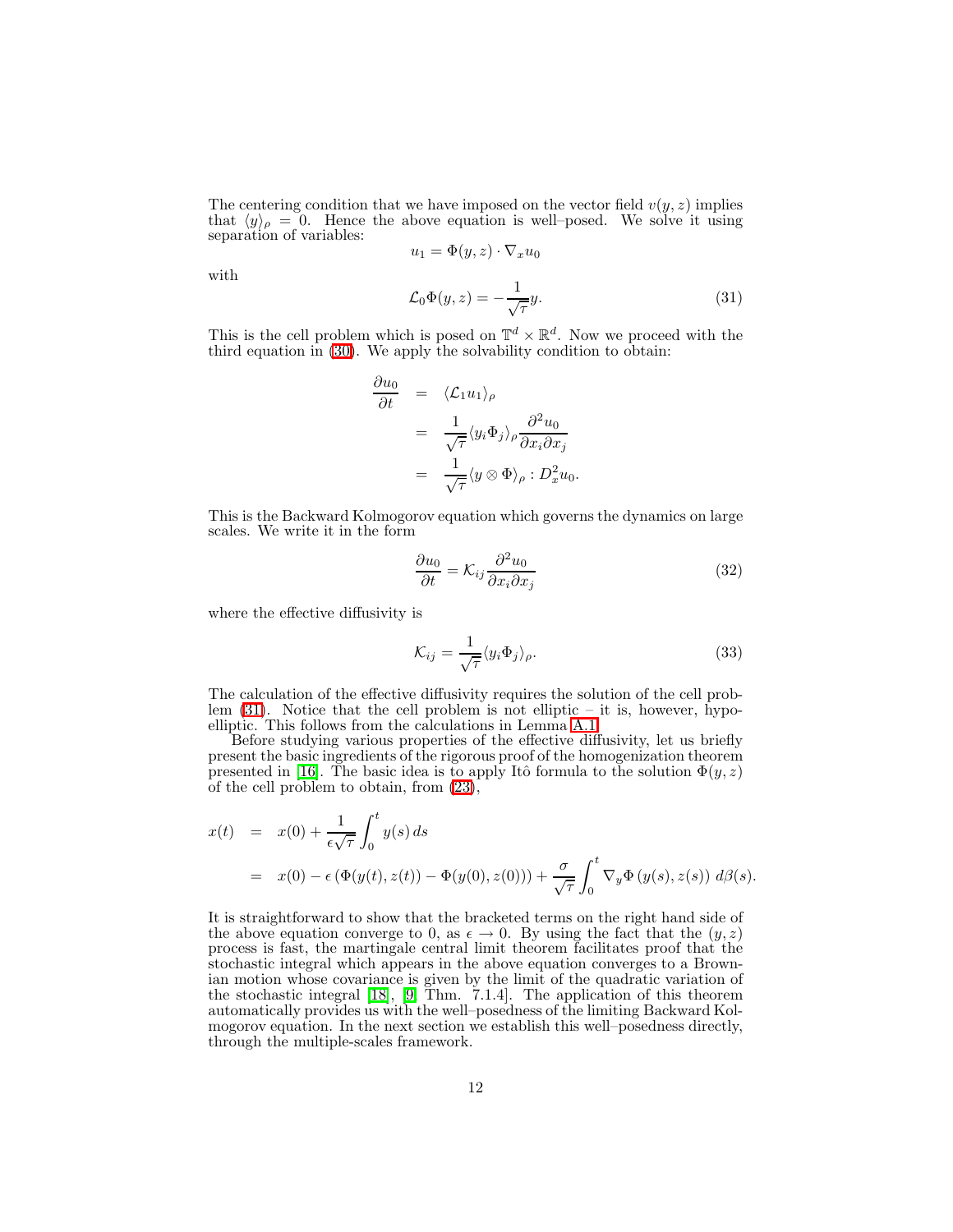## <span id="page-12-0"></span>4 Properties of the Effective Diffusivity Tensor

### 4.1 Well-posedness of the Limiting Equation

In the previous section we showed that the dynamics of the inertial particles at large scales is governed by the backward Kolmogorov equation [\(32\)](#page-11-1). In this subsection we prove that this equation is well–posed, i.e. that the effective diffusivity is nonnegative. To see this, we first observe that

$$
\mathcal{L}_0^*(f\rho) = -\rho \mathcal{L}_0 f + \frac{\sigma^2}{\tau} \rho \Delta_y f + \frac{\sigma^2}{\tau} \nabla_y \rho \cdot \nabla_y f,
$$

for every periodic function  $f(y, z)$  which is sufficiently smooth. We use this equation, together with an integration by parts and some algebra to obtain:

$$
\int_{\mathbb{R}^d} \int_{\mathbb{T}^d} f\left(\mathcal{L}_0 f\right) \rho \, dydz \quad = \quad -\frac{\sigma^2}{2\tau} \int_{\mathbb{R}^d} \int_{\mathbb{T}^d} |\nabla_y f|^2 \rho \, dydz = -\frac{\sigma^2}{2\tau} \langle |\nabla_y f|^2 \rangle_{\rho} (34)
$$

<span id="page-12-1"></span>This is the analogue of [\(17\)](#page-7-3) for passive tracers. Now let  $\phi = a \cdot \Phi$  where  $\Phi$  is the solution of the cell problem [\(31\)](#page-11-0) and a is a constant vector in  $\mathbb{R}^d$ . The scalar quantity  $\phi$  satisfies the equation

$$
\mathcal{L}_0 \phi = -\frac{1}{\sqrt{\tau}} a \cdot y. \tag{35}
$$

From the formula for the effective diffusivity, together with equation [\(34\)](#page-12-1), we obtain:

$$
a.\mathcal{K}a = \frac{1}{\sqrt{\tau}} \int_{\mathbb{R}^d} \int_{\mathbb{T}^d} (a \cdot y)(a \cdot \Phi) \rho \, dy dz
$$
  
\n
$$
= - \int_{\mathbb{R}^d} \int_{\mathbb{T}^d} \phi \mathcal{L}_0 \phi \rho \, dy dz
$$
  
\n
$$
= \frac{\sigma^2}{2\tau} \int_{\mathbb{R}^d} \int_{\mathbb{T}^d} |\nabla_y \phi|^2 \rho \, dy dz
$$
  
\n
$$
= \frac{\sigma^2}{2\tau} \langle |\nabla_y \phi|^2 \rangle_{\rho} \ge 0.
$$

### 4.2 Alternative Representation of the Effective Diffusivity

The aim of this subsection is the derivation of an alternative representation for the effective diffusivity along the direction of the vector  $a$  in  $\mathbb{R}^d$ . To this end, we define the field  $\chi$  through  $\phi = \sqrt{\tau}y.a + \chi$  with  $\phi = \Phi.a$ ,  $\Phi$  being the solution of the cell problem [\(31\)](#page-11-0). Substituting this expression in [\(31\)](#page-11-0) we obtain the following modified cell problem:

$$
\mathcal{L}_0 \chi = -a \cdot v. \tag{36}
$$

<span id="page-12-3"></span>The effective diffusivity along the direction of the vector  $a$  expressed in terms of  $\chi$  is:

<span id="page-12-2"></span>
$$
a.\mathcal{K}a = \frac{\sigma^2}{2}|a|^2 + \frac{\sigma^2}{2\tau}\langle|\nabla_y\chi|^2\rangle_\rho + \frac{\sigma^2}{\sqrt{\tau}}\langle\nabla_y\chi\cdot a\rangle_\rho\tag{37}
$$

Equations [\(36\)](#page-12-2) and [\(37\)](#page-12-3) have the same structure as the corresponding equations [\(18\)](#page-8-1), [\(20\)](#page-8-2) for the first order dynamics. We will exploit this in the next section when we consider the  $\tau \to 0$  limit of [\(37\)](#page-12-3).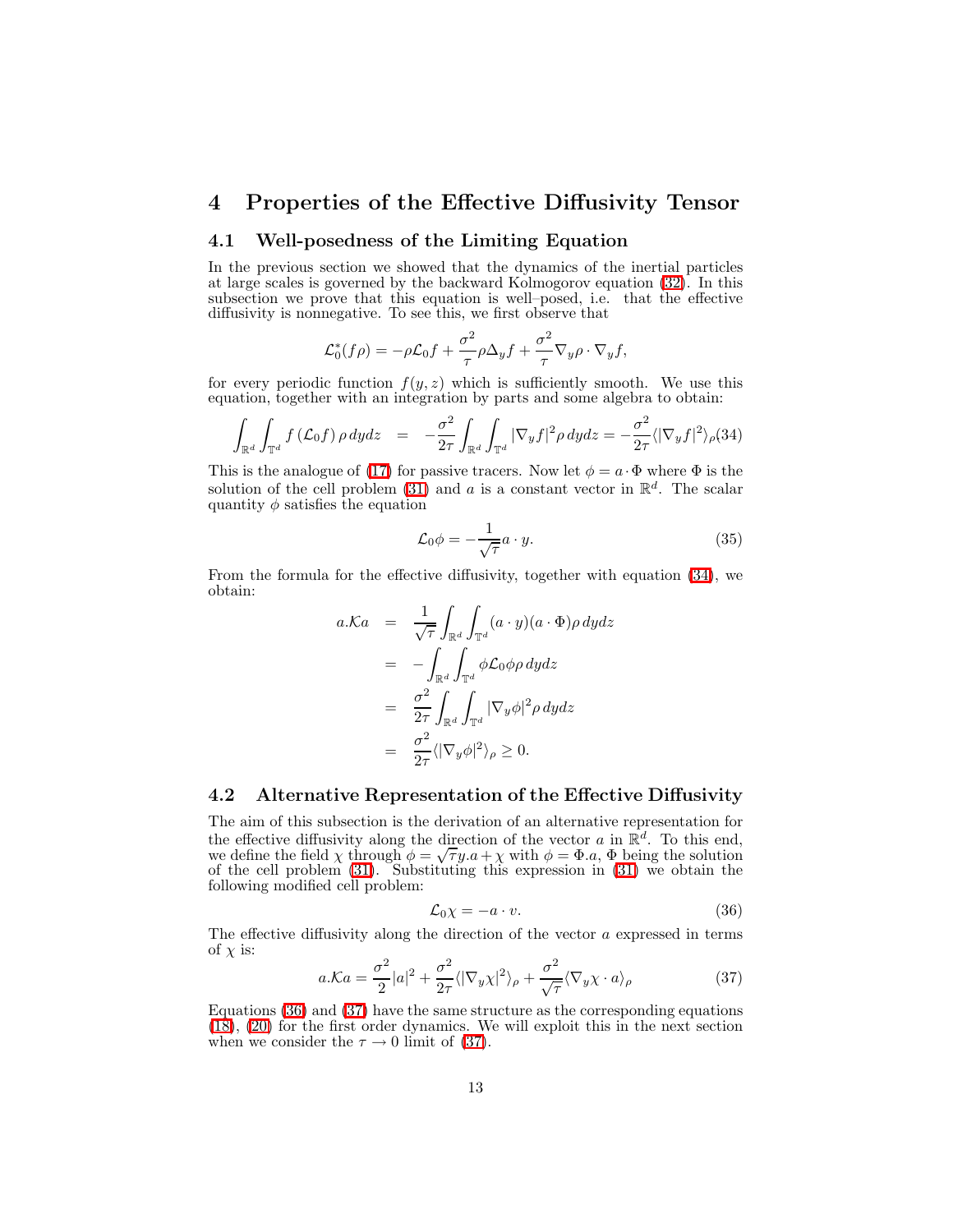#### 4.3 Incompressible Flows

We are unable to prove the analogue of what is known for passive tracers, namely that diffusion is always enhanced for incompressible flow fields. Numerical evidence, however, suggests that this enhancement is seen in a wide variety of situations and that, furthermore, the presence of inertia further enhances the diffusivity over the passive tracer enhancement. See section [6.](#page-19-0)

#### 4.4 Potential Flows

From the representation  $(37)$  we can prove that, for potential flows, the diffusivity is depleted for all  $\tau > 0$ , as is true for the case  $\tau = 0$  of passive tracers. As for passive tracers we use the fact that the explicit form of the invariant measure is known for potential flows. From equation [\(34\)](#page-12-1), with  $f = \phi$ , the facts that  $\langle |a \cdot y|^2 \rangle_{\rho} = \frac{\sigma^2}{2}$  $\frac{\partial^2}{\partial z^2} |a|^2$  and that  $a.\nabla_y \rho = -\frac{2}{\sigma^2} \rho y.a$  and an integration by parts we obtain:

$$
\frac{\sigma^2}{2\sqrt{\tau}} \langle \nabla_y \chi \cdot a \rangle_\rho = a \cdot \mathcal{K} a - \frac{\sigma^2}{2} |a|^2
$$

We use the above formula in equation [\(37\)](#page-12-3) to deduce that, for potential flows, we have  $\langle a.\nabla_y \chi \rangle_\rho = -\frac{1}{\sqrt{\tau}} \langle |\nabla_y \chi|^2 \rangle_\rho$  which implies:

<span id="page-13-0"></span>
$$
a \cdot \mathcal{K}a = \frac{\sigma^2}{2}|a|^2 - \frac{\sigma^2}{2\tau} \langle |\nabla_y \chi|^2 \rangle_{\rho}.
$$
 (38)

Hence, transport is always depleted for potential flows. This formula should be compared with the formula [\(22\)](#page-8-3) arising in the case  $\tau = 0$ , passive tracers. We also remark that a more sophisticated analysis, based on the variational formulation of the effective diffusivity for passive tracers, yields that for potential flows, and at least in one dimension, the diffusivity for  $\tau > 0$  is depleted even beyond its depletion for  $\tau = 0$  [\[30,](#page-29-12) Thm. 5.1]:

$$
\mathcal{K}(\tau) \leq \mathcal{K}(\tau = 0) \leq \frac{\sigma^2}{2}.
$$

This is a sharper upper bound on  $\mathcal{K}(\tau)$  than the one that follows from [\(38\)](#page-13-0). On the other hand, equation [\(38\)](#page-13-0) has the advantage that it provides us with an explicit expression for the difference between molecular diffusivity and  $\mathcal{K}(\tau)$  in terms of the solution of equation [\(36\)](#page-12-2).

### 4.5 Conditions for the Centering Hypothesis [\(28\)](#page-10-1) to be satisfied

In this section we present some conditions which ensure that the centering condition [\(28\)](#page-10-1). It is easy to check that this condition is satisfied for potential flows. Indeed, the explicit form of the invariant density is known in this case and this enables us to perform the following computation:

$$
\int_{\mathbb{T}^d} \int_{\mathbb{R}^d} v(z) \rho(y, z) \, dydz = -\frac{1}{Z} \frac{1}{(\pi \sigma^2)^{\frac{n}{2}}} \int_{\mathbb{T}^d} \int_{\mathbb{R}^d} \nabla V(z) e^{-\frac{2}{\sigma^2} \left(\frac{1}{2} y^2 + V(z)\right)} \, dydz
$$
\n
$$
= \frac{\sigma^2}{2} \frac{1}{Z} \frac{1}{(\pi \sigma^2)^{\frac{n}{2}}} \int_{\mathbb{T}^d} \int_{\mathbb{R}^d} \nabla \left(e^{-\frac{2}{\sigma^2} \left(\frac{1}{2} y^2 + V(z)\right)}\right) \, dydz
$$
\n
$$
= 0.
$$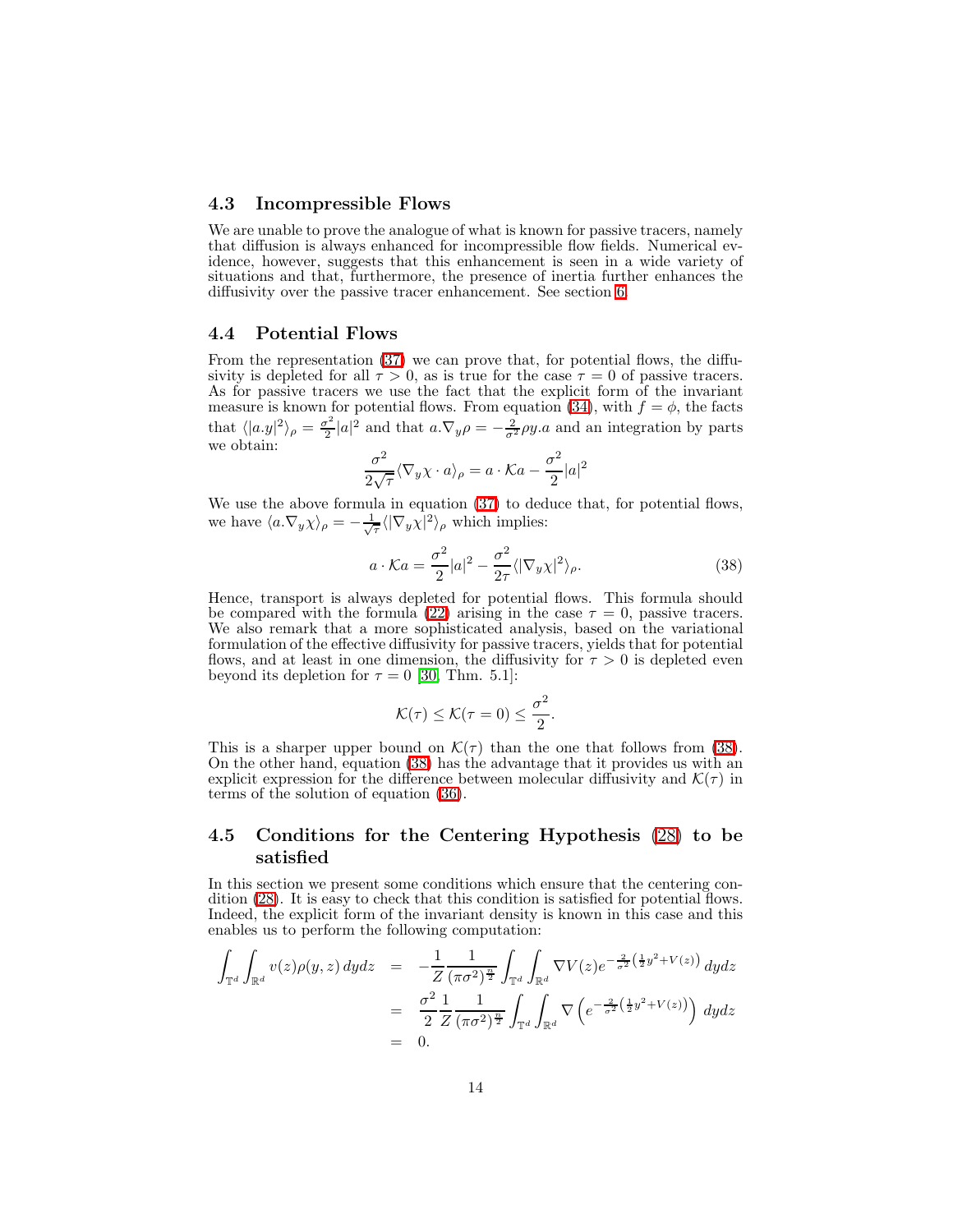

Figure 3: Second moments of the particle position versus time for the velocity field [\(40\)](#page-14-0). The graphs of t and  $t^2$  are also included for comparison.

In the general case, for which the invariant density is not explicitly known, we have to study the symmetry properties of the drift term in order to identify other classes of flows for which the centering condition is satisfied. Let us consider the case of a parity invariant flow, i.e. a flow satisfying the condition

<span id="page-14-1"></span>
$$
v(-z) = -v(z). \tag{39}
$$

It follows from [\(39\)](#page-14-1) that the solution of equation  $(26)$  –i.e. the invariant density– satisfies

$$
\rho(y, z) = \rho(-y, -z).
$$

Hence [\(28\)](#page-10-1) is satisfied.

<span id="page-14-0"></span>As a concrete example which shows that condition [\(39\)](#page-14-1) is necessary for the centering hypothesis [\(28\)](#page-10-1) to be satisfied, let us consider the two–dimensional velocity field

$$
v(z_1, z_2) = (\sin z_1, -\cos z_1). \tag{40}
$$

We have that

$$
v_1(-z_1) = -v_1(z_1)
$$
 and  $v_2(-z_1) = v_2(z_1)$ ,

and hence we expect diffusive long time behavior along the  $z<sub>1</sub>$  direction and ballistic motion along the  $z_2$  direction. In Figure 3 we present the second moments  $\langle x_1(t)^2 \rangle$ ,  $\langle x_2(t)^2 \rangle$  of solutions to equation [\(1\)](#page-1-0) with  $v(x)$  given by [\(40\)](#page-14-0)<sup>3</sup>.

<sup>3</sup>The moments are obtained through Monte Carlo simulations. The details of the numerical simulations presented in this paper are discussed in section [6.](#page-19-0)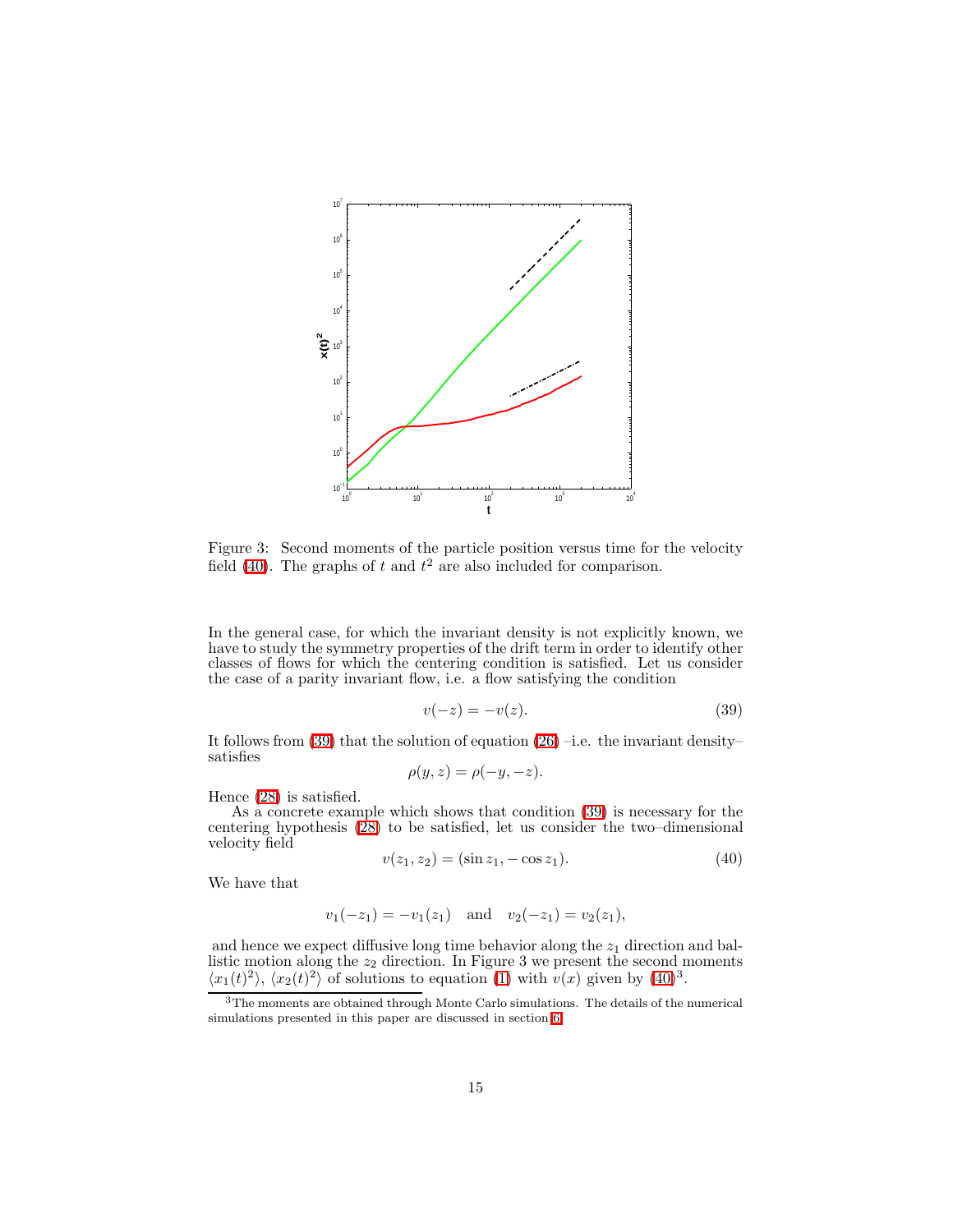### 4.6 Homogenization When the Centering Hypothesis [\(28\)](#page-10-1) is not Satisfied

In the previous section we imposed the centering condition [\(28\)](#page-10-1) in order to ensure that there is no mean drift and that the motion of the inertial particles at long scales is diffusive. In the case where this condition is not satisfied, then we expect that the effective behavior of the particles is described by a transport equation and that the diffusion appears only as a higher order correction. Indeed, an analysis similar to the one presented in the previous section, using the advective rescaling  $t = t/\epsilon$  and  $x = x/\epsilon$ , shows that in this case the particle motion at large scales is goverened by the following backward Kolmogorov equation

$$
\frac{\partial u}{\partial t} = \langle v_i \rangle_{\rho} \frac{\partial u}{\partial x_i} + \epsilon \mathcal{K}_{ij} \frac{\partial^2 u}{\partial x_i \partial x_j},
$$

where  $\langle v \rangle_{\rho} = \int_{\mathbb{T}^d} \int_{\mathbb{R}^d} v(z) \rho(y, z) dy dz$ . Alternatively, the behavior of the particles is diffusive at the reference frame moving with the mean flow.

#### 4.7 The Homogenization Problem for Equation [\(4\)](#page-1-2)

Let us now consider the equation [\(4\)](#page-1-2) in the presence of molecular diffusion. For steady flows this equation becomes

<span id="page-15-0"></span>
$$
\ddot{x} = \delta v(x) \cdot \nabla v(x) + \frac{1}{\tau} \left( v(x) - \dot{x} + \sigma \dot{\beta} \right), \tag{41}
$$

where  $\delta$  is the ratio of fluid density to particle density. The techniques developed in [\[25\]](#page-29-11) enable us to conclude that there exists a unique, smooth, invariant density for the process  $\{x(t), \sqrt{\tau}x(t)\}$ , which we denote by  $\rho^{\delta}(y, z)$ . It is straightforward to check that the assumption  $v(-z) = -v(z)$  ensures that the drift term  $b^{\delta}(z) =$  $\delta v(z) \cdot \nabla v(z) + \frac{1}{\tau} v(z)$  is centered with respect to this invariant density,  $\langle b^{\delta} \rangle_{\rho^{\delta}} = 0$ . Hence, the multiscale techniques developed in section [3](#page-9-0) apply with  $\frac{1}{\tau}v(z) \rightarrow$  $b^{\delta}(z)$  and we can conclude that the rescaled process  $x^{\epsilon} = \epsilon x(t/\epsilon^2)$ , with  $x(t)$ being the solution of equation [\(41\)](#page-15-0), converges as  $\epsilon \to 0$  to a Brownian motion. The covariance–effective diffusivity– of this Brownian motion is

<span id="page-15-1"></span>
$$
\mathcal{K}^\delta = \frac{1}{\sqrt{\tau}} \langle \Phi^\delta \otimes y \rangle_{\rho^\delta}
$$

where  $\Phi^{\delta}$  solves the cell problem

$$
\mathcal{L}^{\delta} \Phi^{\delta} = -\frac{1}{\sqrt{\tau}} y,\tag{42}
$$

with

$$
\mathcal{L}^{\delta} = \left(\sqrt{\tau}b^{\delta}\cdot\nabla_y + \frac{1}{\sqrt{\tau}}y\cdot\nabla_x\right) + \frac{1}{\tau}\mathcal{L}_{OU}.
$$

Now the effective diffusivity depends on  $\delta$  as well as on  $\tau$  and  $\sigma$ . We study the effect of varying  $\delta$  in section [6,](#page-19-0) by means of numerical experiments. The main interest here stems from the fact that, for  $\sigma = 0$ , equation [\(4\)](#page-1-2) exhibits effective diffusive behaviour for certain cellular flows and choices of  $\delta$ . How this diffusive mechanism interacts with molecular diffusion is a matter of some interest.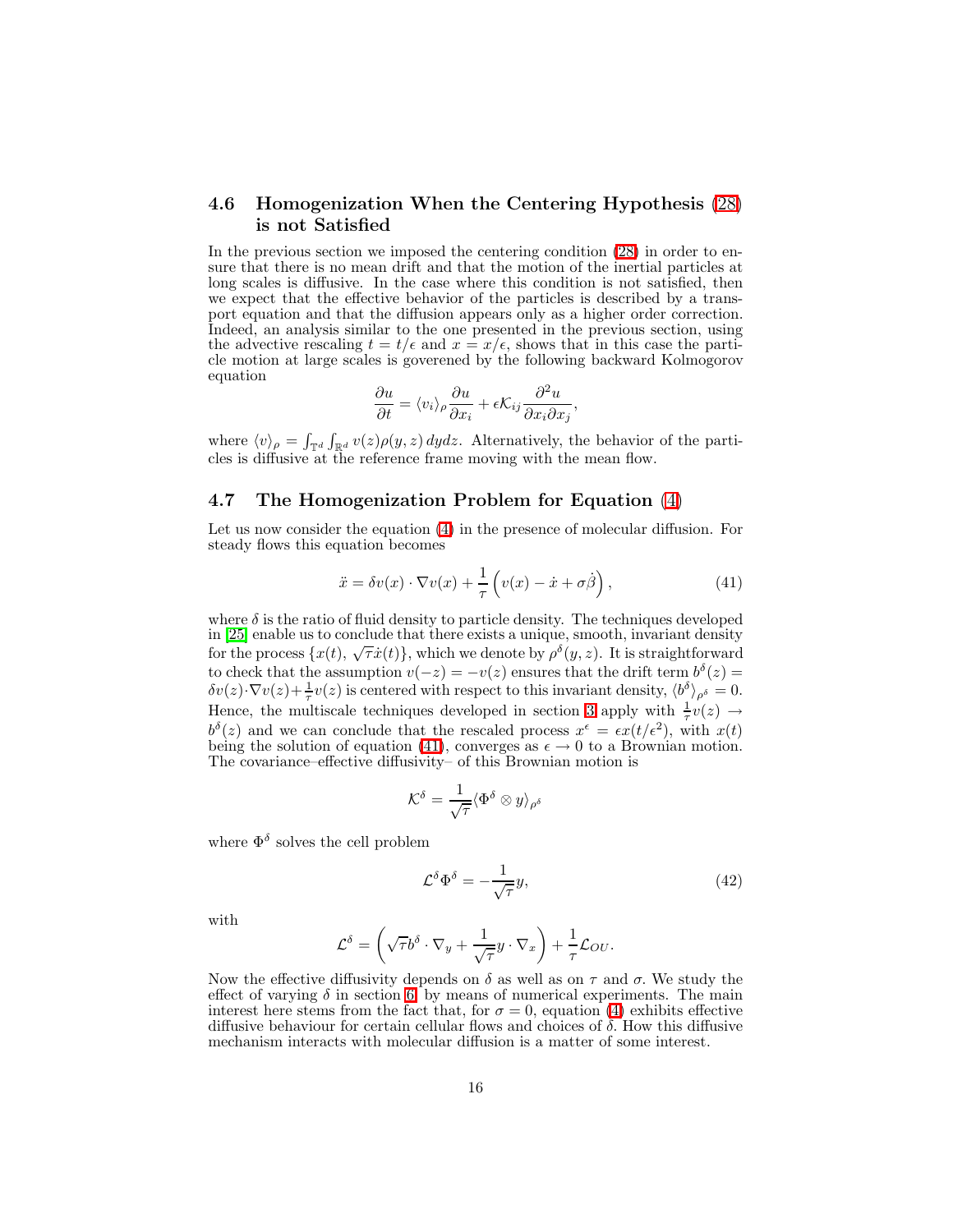## <span id="page-16-0"></span>5 Small  $\tau$  Asymptotics

In this section we show that the effective diffusivity tensor  $\mathcal{K} = \mathcal{K}(\tau)$  reduces to the effective diffusivity tensor from first order dynamics, as  $\tau \to 0$ . To this end we define

$$
\mathcal{A}_0 = \mathcal{L}^{OU}, \quad \mathcal{A}_1 = y \cdot \nabla_z + v(z) \cdot \nabla_y
$$

and then, by polarization, the effective diffusion tensor  $\mathcal{K}(\tau)$  is determined by [\(37\)](#page-12-3) with  $\chi$  solving [\(36\)](#page-12-2),  $\rho$  solving [\(26\)](#page-10-0) and

$$
\mathcal{L}_0 = \frac{1}{\tau} \mathcal{A}_0 + \frac{1}{\sqrt{\tau}} \mathcal{A}_1.
$$

We wish to expand  $\chi$  and  $\rho$  in powers of  $\tau$  and show that the leading order behaviour of  $\mathcal{K}(\tau)$  is given by [\(20\)](#page-8-2). Higher order terms in the small  $\tau$  expansion of the effective diffusivity  $\mathcal{K}(\tau)$  will be computed only for the case of a one dimensional potential flow in section [5.4.](#page-18-0) Perturbation calculations similar to the ones presented in this section were reported in [\[43,](#page-30-3) [44\]](#page-30-4) for linear shear flows.

### 5.1 Expansion for  $\chi$

We set

$$
\chi = \chi_0 + \sqrt{\tau} \chi_1 + \tau \chi_2 + \cdots
$$

in [\(36\)](#page-12-2) and then find

$$
A_0 \chi_0 = 0 \tag{43}
$$

$$
A_0 \chi_1 = -A_1 \chi_0 \tag{44}
$$

$$
\mathcal{A}_0 \chi_2 = -a \cdot v - \mathcal{A}_1 \chi_1. \tag{45}
$$

The first of these equations implies that  $\chi_0 = \chi_0(z)$  only and the second is soluble because

$$
\langle A_1 \chi_0 \rangle_{\rho} o v = \langle y \cdot \nabla_z \chi_0(z) \rangle_{\rho} o v = 0.
$$

Here  $\rho^{OU}$  is the mean zero Gaussian invariant density of the OD process, satis-fying [\(25\)](#page-10-4). Solving for  $\chi_1$  gives

$$
\chi_1 = y \cdot \nabla_z \chi_0(z) + \psi_1(z)
$$

and the solvability condition for the  $\chi_2$  equation yields

$$
\frac{\sigma^2}{2}\Delta_z \chi_0 + v(z) \cdot \nabla_z \chi_0 = -a.v(z).
$$

Thus  $\chi_0$  is the solution of the cell problem arising in the passive tracer case, equation [\(18\)](#page-8-1). Furthermore  $\nabla_y \chi_1 = \nabla_z \chi_0(z)$  and hence

<span id="page-16-1"></span>
$$
\nabla_y \chi = \sqrt{\tau} \nabla_z \chi_0(z) + \mathcal{O}(\tau). \tag{46}
$$

Notice that the function  $\psi_1(z)$  is undetermined at this point, but that it does not enter equation [\(46\)](#page-16-1).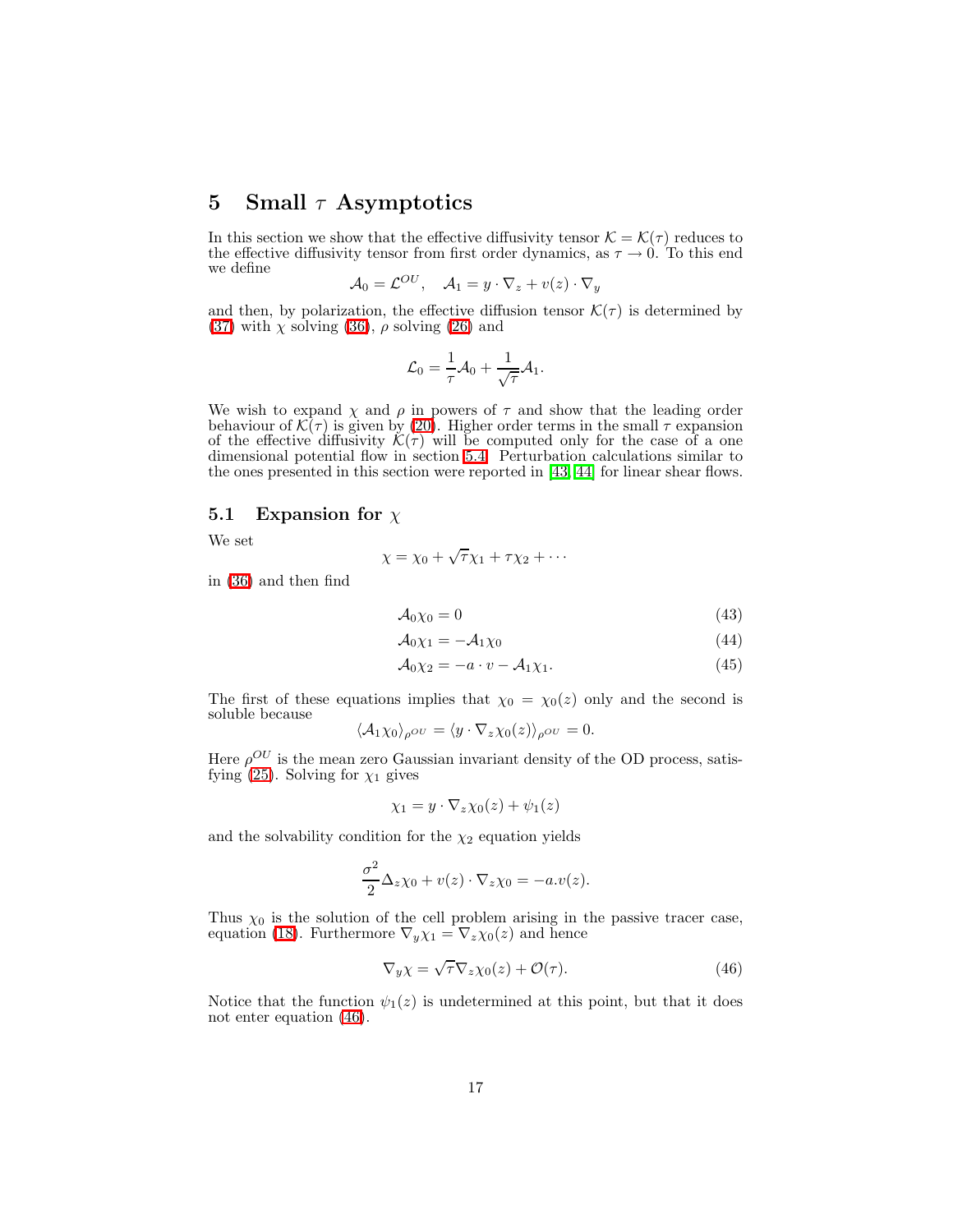## 5.2 Expansion For  $\rho$

Now it remains to expand  $\rho(y, z)$  from [\(26\)](#page-10-0) in  $\tau$ . Notice that

$$
\mathcal{A}_0^* \rho^{OU}(y) = 0, \quad \nabla_y \rho^{OU}(y) = -2y \rho^{OU}(y) / \sigma^2.
$$

Then, by [\(16\)](#page-7-1) with  $z\rightarrow y$  and  $\mathcal{L}_0\rightarrow \mathcal{A}_0$  we find that

$$
\mathcal{A}_0^*(f\rho^{OU}) = -\rho^{OU}[\mathcal{A}_0f - \sigma^2\Delta_yf + 2y \cdot \nabla_yf]
$$
  
=  $\rho^{OU}\mathcal{A}_0f$ .

Let  $\rho = \rho^{OU} \hat{\pi}$ . Then

$$
0 = \mathcal{L}_0^*(\rho^{OU}\hat{\pi})
$$
  
=  $\frac{1}{\tau}\mathcal{A}_0^*(\rho^{OU}\hat{\pi}) + \frac{1}{\sqrt{\tau}}\mathcal{A}_1^*(\rho^{OU}\hat{\pi})$   
=  $\frac{\rho^{OU}}{\tau}\mathcal{A}_0\hat{\pi} + \frac{\rho^{OU}}{\sqrt{\tau}}\left(y \cdot \nabla_z \hat{\pi} + v \cdot \nabla_y \hat{\pi} - \frac{2}{\sigma^2}(v \cdot y)\hat{\pi}\right).$ 

Since  $\rho^{OU} > 0$  everywhere we may divide through by it in the above expression. If we then set<br> $\hat{\pi} = \pi_0 + \lambda$ 

$$
\hat{\pi} = \pi_0 + \sqrt{\tau} \pi_1 + \tau \pi_2
$$

we find that

$$
-\mathcal{A}_0 \pi_0 = 0
$$
  

$$
-\mathcal{A}_0 \pi_1 = y \cdot \nabla_z \pi_0 + v \cdot \nabla_y \pi_0 - \frac{2}{\sigma^2} (v \cdot y) \pi_0
$$
  

$$
-\mathcal{A}_0 \pi_2 = y \cdot \nabla_z \pi_1 + v \cdot \nabla_y \pi_1 - \frac{2}{\sigma^2} (v \cdot y) \pi_1.
$$

The first equation shows that  $\pi_0 = \pi_0(z)$  only and the second then gives

$$
\pi_1(y, z) = y \cdot \{ \nabla_z \pi_0 - \frac{2}{\sigma^2} \pi_0 v \} - \mu_1.
$$

As with the second term in the dual expansion, the function  $\mu_1$  is undetermined at this point. However, as the subsequent calculations will show, it is not needed in order to compute the first term in the small  $\tau$  expansion of the effective diffusivity.

The negative of the right hand side of the third equation is

$$
-y \otimes y : \{D_z^2 \pi_0 - \frac{2}{\sigma^2} \nabla_z \{\pi_0 v\}\} - v \cdot \{\nabla_z \pi_0 - \frac{2}{\sigma^2} \pi_0 v\}
$$

$$
+y \otimes y : \{\nabla_z \pi_0 - \frac{2}{\sigma^2} \pi_0 v\} \otimes \frac{2v}{\sigma^2} + y \cdot \{\nabla_z \mu_1 - \frac{2}{\sigma^2} v \mu_1\}.
$$

Now

$$
\langle y \otimes y \rangle_{\rho}ov = \frac{\sigma^2}{2}I
$$
 and  $\langle y \rangle_{\rho}ov = 0$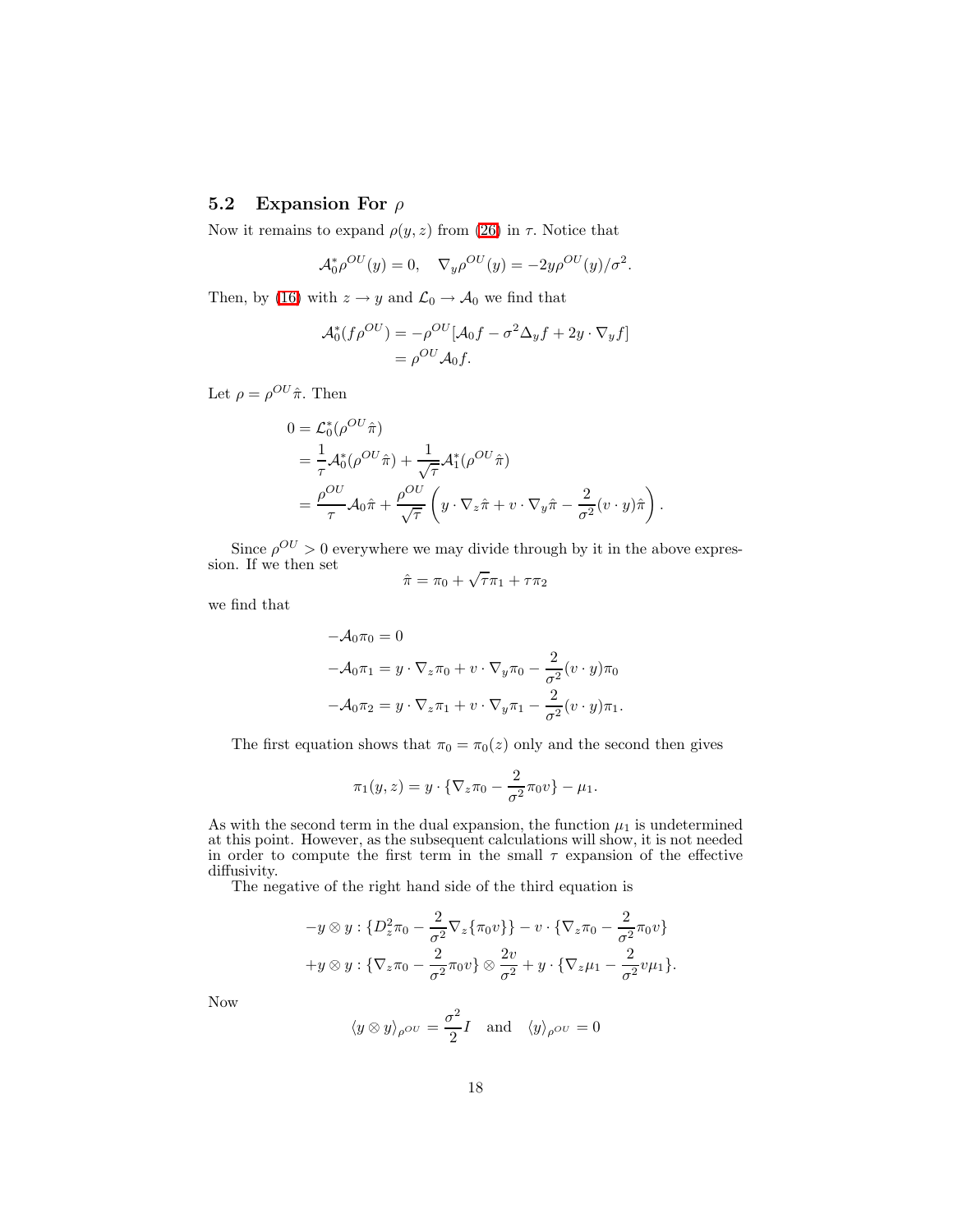and so the solvability condition for  $\pi_2$  yields

$$
-\frac{\sigma^2}{2}\Delta_z \pi_0 + \nabla_z \cdot {\{\pi_0 v\}} = 0
$$

and hence shows that  $\pi_0$  coincides with the passive tracer case, equation [\(11\)](#page-6-3). In summary, we have shown that

<span id="page-18-1"></span>
$$
\rho(y, z) = \rho^{OU}(y)\pi_0(z) + \mathcal{O}(\sqrt{\tau})
$$
\n(47)

where  $\pi_0(z)$  is the invariant density from the first order dynamics, satisfying [\(11\)](#page-6-3).

### 5.3 Limit of the Diffusivity Tensor

Combining  $(46)$  and  $(47)$  in  $(37)$  gives

$$
a \cdot Ka = \frac{\sigma^2}{2}|a|^2 + \frac{\sigma^2}{2}\int_{\mathbb{T}^d} \pi(z)|\nabla_z \chi_0(z)|^2 dz + \sigma^2 \int_{\mathbb{T}^d} \pi(z)a.\nabla_z \chi_0(z) + \mathcal{O}(\sqrt{\tau})
$$

which, to leading order in  $\tau$ , is the expression for the first order dynamics.

## <span id="page-18-0"></span>5.4 One dimensional Potential Flows

<span id="page-18-2"></span>The calculation of higher order terms in the small  $\tau$  expansion for the effective diffusivity is quite involved. Moreover, in the general case, these higher order terms do not seem to be of definite sign. However, it is possible to compute explicitly the next term in the small  $\tau$  expansion and to prove that it has a definite sign in the case of one dimensional potential flows and we now pursue this. Consider the equation

<span id="page-18-3"></span>
$$
\tau \ddot{z} = -V'(z) - \dot{z} + \sigma \dot{\beta}.
$$
 (48)

In this case we only need to solve perturbatively the cell problem [\(31\)](#page-11-0) since the stationary Fokker–Planck equation corresponding to [\(48\)](#page-18-2) is exactly solvable yielding an invariant density independent of  $\tau$ :

$$
\rho(y, z) = \frac{1}{Z} \frac{1}{\sqrt{\pi \sigma^2}} e^{-\frac{2}{\sigma^2} \left(\frac{1}{2} y^2 + V(z)\right)},\tag{49}
$$

with  $Z = \int_0^1 \exp(-\frac{2}{\sigma^2}V(z)) dz$  and  $y = \frac{1}{\sqrt{\tau}}\dot{z}$ . The effective diffusivity–which now is a scalar– is given by the formula:

$$
\mathcal{K} = \frac{1}{\sqrt{\tau}} \int_{-\infty}^{+\infty} \int_0^1 y \phi(y, z) \rho(y, z) dy dz.
$$
 (50)

A lengthy calculation enables us to compute the first four terms in the small  $\tau$ expansion for the cell problem:

$$
\phi_0 = \chi(z),\tag{51a}
$$

$$
\phi_1(y, z) = y(\chi'(z) + 1),\tag{51b}
$$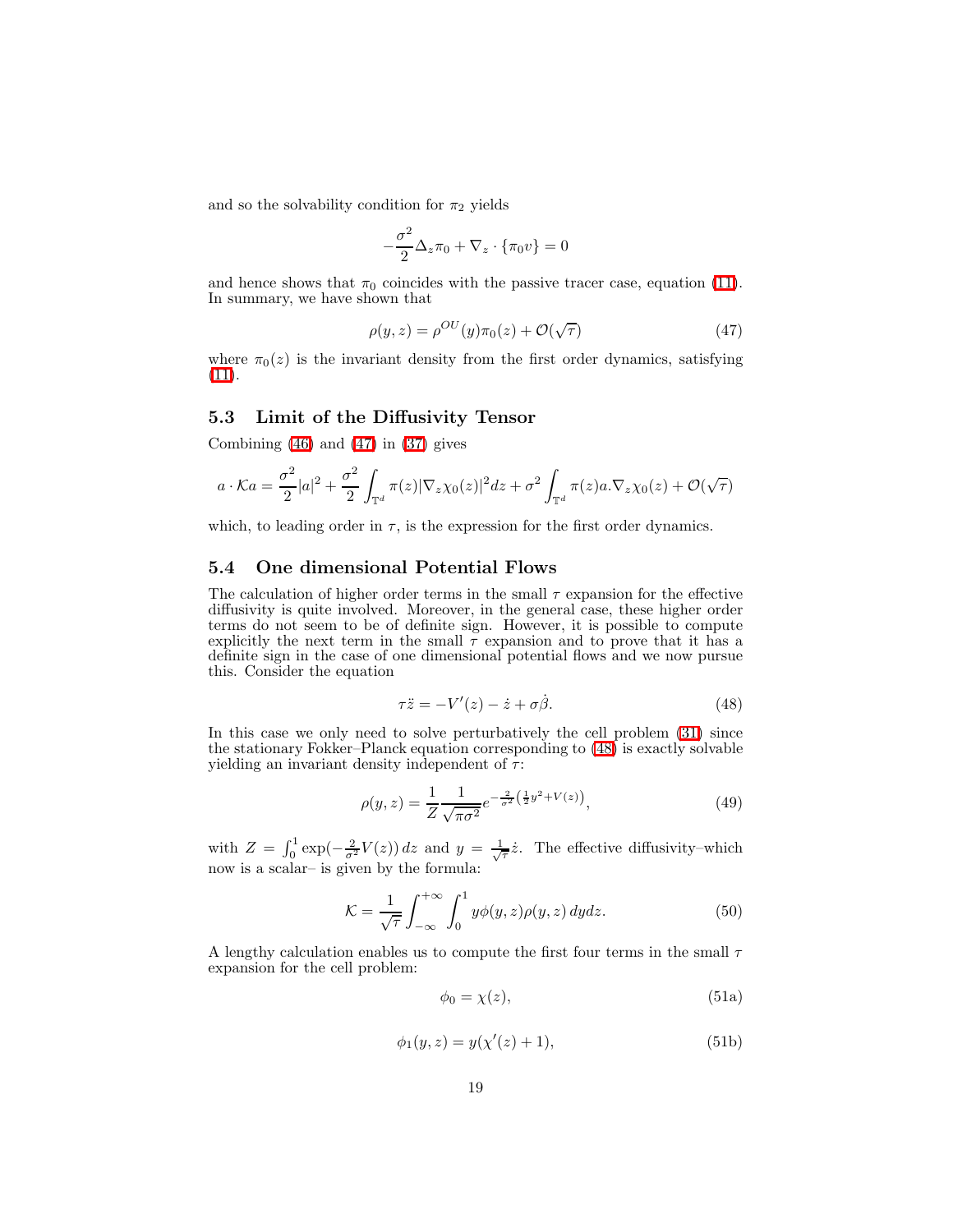$$
\phi_2(y, z) = \frac{1}{2} y^2 \chi''(z) + \psi_2(z), \tag{51c}
$$

$$
\phi_3(y, z) = \frac{1}{6} y^3 \chi'''(z) + y \left( \frac{1}{2} \sigma^2 \chi'''(z) - V'(z) \chi''(z) + \psi_2'(z) \right). \tag{51d}
$$

<span id="page-19-1"></span>The cell problem for the first order dynamics, equation [\(13\)](#page-7-2), can be solved explicitly [\[46\]](#page-30-0) to give

$$
\chi(z) = \int_0^z \hat{\rho}(z) dz - z + c_0,
$$

with

<span id="page-19-2"></span>
$$
\widehat{\rho}(z) = e^{\frac{2}{\sigma^2}V(z)}, \quad \widehat{Z} = \int_0^1 e^{\frac{2}{\sigma^2}V(z)} dz.
$$

We use the above formula for  $\chi(z)$  in equation [\(15\)](#page-7-4) to obtain the following formula for the effective diffusivity

$$
\mathcal{K}(\tau = 0) = \frac{\sigma^2}{2} \frac{1}{Z \hat{Z}}.
$$
\n(52)

The term  $\psi_2(z)$  satisfies an equation similar to the cell problem of the first order dynamics. The solution of this equation is

$$
\psi_2(z) = -\frac{2}{\sigma^2} \int_0^z \left( \frac{1}{2} (V'(z))^2 + \frac{3\sigma^2}{4} V''(z) \right) \hat{\rho}(z) \, dz + c_1 \int_0^z \hat{\rho}(z) \, dz + c_2,
$$

where

$$
c_1 = -\frac{2}{\sigma^2} \int_0^z \frac{1}{2} (V'(z))^2 \hat{\rho}(z) \, dz.
$$

The values of the constants  $c_0$ ,  $c_2$  are not needed for the computation of the effective diffusivity. We substitute now [\(51\)](#page-19-1) and [\(49\)](#page-18-3), using the formulas for  $\chi(z)$  and  $\psi_2(z)$  and for the moments of the Ornstein–Uhlenbeck process. The final result is

$$
\mathcal{K} = \frac{\sigma^2}{2} \frac{1}{Z \widehat{Z}} - \tau \int_0^1 \frac{1}{2} (V'(z))^2 \widehat{\rho}(z) dz + \mathcal{O}(\tau^2).
$$

The above formula shows that, for  $\tau$  sufficiently small, the diffusivity is depleted beyond the depletion exhibited by homogenization in the passive tracer case, which is given by  $(52)$ .

## <span id="page-19-0"></span>6 Numerical Experiments

In this section we study the dependence of the effective diffusivity for equations [\(1\)](#page-1-0), [\(3\)](#page-1-3) on the non–dimensional parameters of the problem  $\tau$ ,  $\sigma$  and  $\delta$ . For simplicity all the experiments we perform are for the Taylor–Green flow  $(2)^4$ 

$$
U(x) = \nabla^{\perp} \psi_{TG}(x), \quad \psi_{TG}(x) = \sin(x_1)\sin(x_2).
$$

<sup>&</sup>lt;sup>4</sup>In our derivation of the homogenized equation and the formula for the effective diffusivity we assumed that the velocity field is 1–periodic, rather than  $2\pi$ –periodic. Of course the analysis, as well as the formulas that we derived, are trivially extended to encompass this change of period.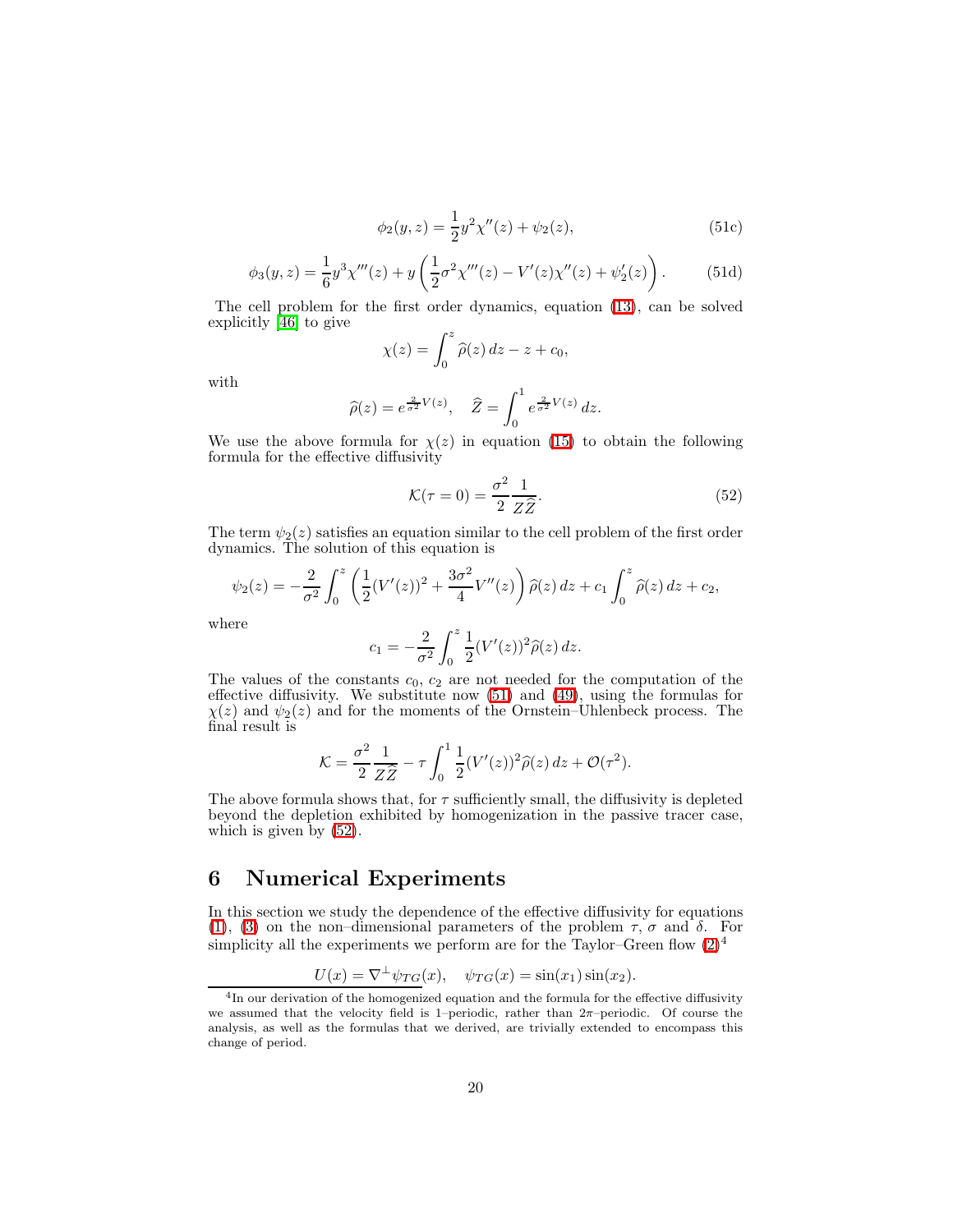The closed streamlines of Lagrangian particle paths in this velocity field is a rather special situation and we describe numerical experiments for other stream functions, including open streamline topologies, in [\[34\]](#page-29-13).

It is straightforward to check that the Taylor–Green flow satisfies condition [\(39\)](#page-14-1) and hence the absence of ballistic motion at long scales is ensured. Moreover, the symmetry properties of [\(2\)](#page-1-1) imply that the two diagonal components of the effective diffusivity are equal, whereas the off–diagonal components vanish. In the figures presented below we use the notation  $K := \mathcal{K}_{11} = \mathcal{K}_{22}$ .

Rather than solving the cell problem [\(42\)](#page-15-1), we compute the effective diffusivity using Monte Carlo simulations: we solve the equations of motion [\(41\)](#page-15-0) numerically for different realizations of the noise and we compute the effective diffusivity through the formula

$$
\mathcal{K} = \lim_{t \to \infty} \frac{1}{2t} \langle (x(t) - \langle x(t) \rangle) \otimes (x(t) - \langle x(t) \rangle) \rangle,
$$

where  $\langle \cdot \rangle$  denotes ensemble average. We solve the stochastic equations of motion using Milstein's method, appropriately modified for the second order SDE [\[19,](#page-28-16) p. 386]:

$$
x_{n+2} = (2-r)x_{n+1} - (1-r)x_n + r\Delta tv(x_{n+1}) + \sigma r \Delta t \mathcal{N}(0,1).
$$

where  $r = \frac{\Delta t}{\tau}$  and  $s_1 = 1 - \frac{r}{2}$ ,  $s_2 = 1 + \frac{r}{2}$ . This method has strong order of convergence 1.0. <sup>5</sup> We use  $N = 1024$  uniformly distributed particles in  $2\pi$ <sup>T</sup><sup>2</sup> with zero initial velocities and we integrate over a very long time interval (which is chosen to depend upon the parameters of the problem) with  $\Delta t \approx$  $5.10^{-4}$  min{1,  $\tau$ }.

In some instances we compare the effective diffusivities for inertial particles with those for passive tracers. The latter are computed by solving the cell problem directly, by means of a spectral method similar to that described in [\[24\]](#page-29-14), together with extrapolation into parameter regimes where the dependence of the diffusivity is provably linear.

### 6.1 The Effect of  $\tau$  on Diffusivity

We compute the effective diffusivity as a function of the non–dimensional particle relaxation time  $\tau$  for the Taylor–Green flow when  $\delta = 0.0$ . Our results are presented in Figure [4,](#page-21-0) for  $\sigma = 0.1$ . For comparison, the effective diffusivity of the tracer particle ( $\tau = 0$ ) and that of the free particle, namely  $\frac{\sigma^2}{2}$  $\frac{r}{2}$ , are also plotted. The parameter  $\tau$ , apart from influencing the effective diffusivity, introduces an additional time scale into the problem [\[20\]](#page-28-17). In particular, for  $\tau$ large, we need to integrate the equations of motion over a longer time interval in order to compute accurate statistics.

The main interest in this data is that it shows highly non–trivial dependence of the effective diffusivity on the parameter  $\tau$  as well as giving quantative information about how inertia enhances the diffusivity over that obtained in the case of passive tracers. We remark, in particular, that the effective diffusivity reaches its maximum for  $\tau = \mathcal{O}(1)$ . It is in this regime that the free-flight time-scale for the inertial particle is of the same order as that induced by the velocity field. A similar phenomenon, in a different context, has been observed by Vassilicos et. al. [\[45\]](#page-30-5).

<sup>5</sup>All experiments reported in this paper have been independently verified by use of an alternative, linearly implicit, method. The agreement between the statistics computed using these two methods is excellent.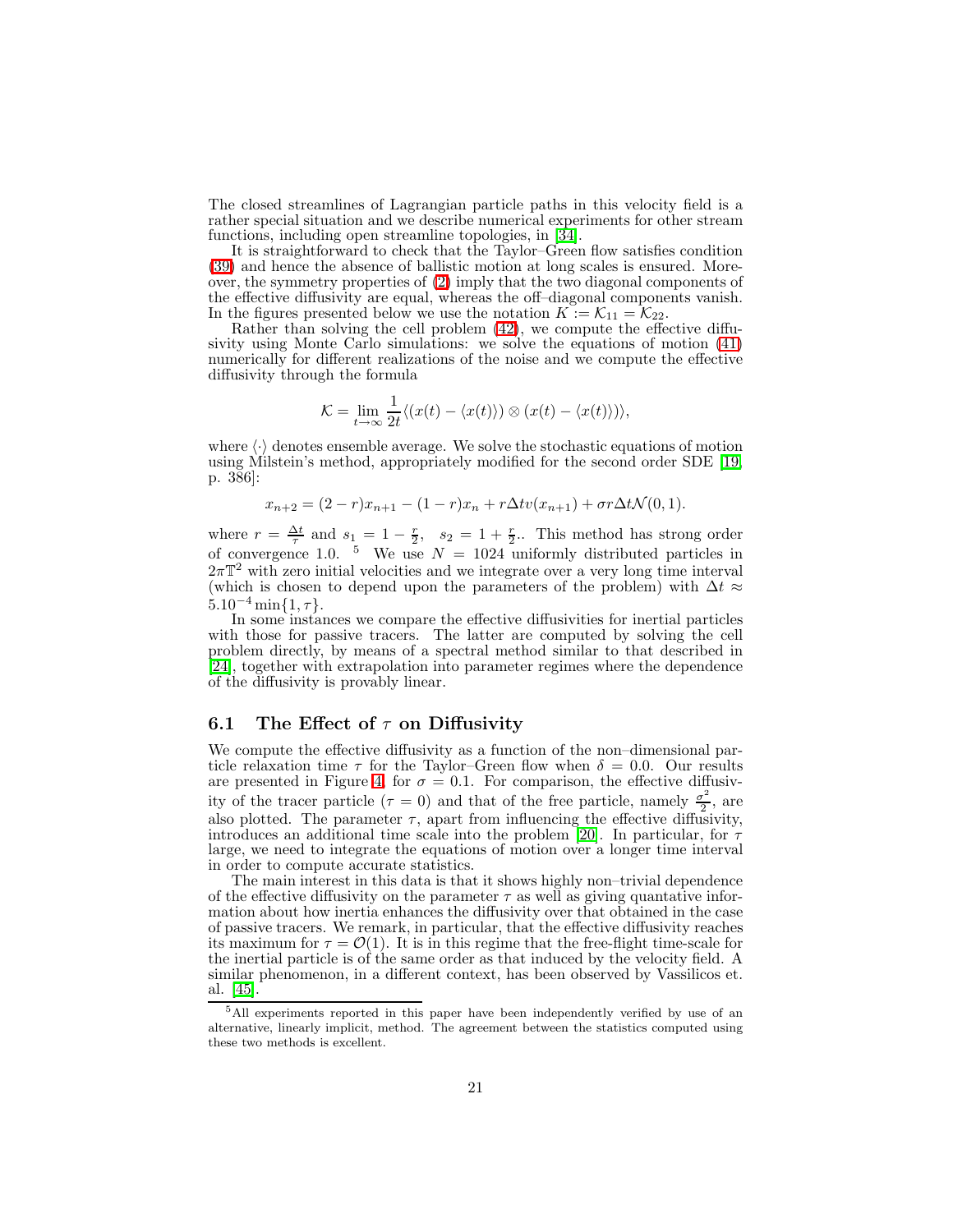

<span id="page-21-0"></span>Figure 4: Effective diffusivity versus  $\tau$  for  $\delta = 0.0, \sigma = 0.1$ .

### 6.2 The Effect of  $\delta$  on Diffusivity

It is a well documented result [\[6,](#page-28-7) [37,](#page-29-6) [47,](#page-30-1) [48,](#page-30-2) [26\]](#page-29-5) that the particle trajectories of [\(4\)](#page-1-2) perform an effective Brownian motion even in the absence of noise, in certain parameter regimes. The linear stability analysis of [\(4\)](#page-1-2) for the Taylor–Green flow indicates that in the parameter regime  $\delta \in (1/\tau, 1)$  we expect a very complicated, chaotic behavior which might be interpreted as an effective Brownian motion at long times. When  $U(x) = \nabla^{\perp} \psi_{TG}(x)$  then the noise free dynamics arising from [\(1\)](#page-1-0) when  $\sigma = 0$  has two sets of equilibria,  $X_0^1 = [n\pi, 0, m\pi, 0], n, m \in \mathbb{N}$ and  $\overline{X}_0^2 = [\frac{\pi}{2} + n\pi, 0, \frac{\pi}{2} + m\pi, 0], n, m \in \mathbb{N}$ . The first set of equilibria have two dimensional unstable manifold for  $\delta > \tau^{-1}$  and one dimensional for  $\delta < \tau^{-1}$ ; the second set have a two dimensional unstable manifold for  $\delta < 1$  and is stable for  $\delta > 1$ . Numerically we observe diffusive behaviour, in the absence of noise, if and only if  $\delta \in (\tau^{-1}, 1)$ . In this regime, all equilibria have two dimensional unstable manifolds. The basic mechanism for diffusion is chaotic mixing caused by separation near the separatrices of equilibria; it is unsurprising therefore that the linear stability of equilibria play a strong role on determining the interval of  $\delta$  in which diffusion occurs.

In Figure [5a](#page-22-0) we plot the second moment of the particle position as a function of time for values of  $\delta$  below and above the threshold  $\delta = 0.5$ , and in the absence of noise. As expected, the particle motion is ballistic for  $\delta = 0.45$  and diffusive for  $\delta = 0.55$ .

In Figure [5b](#page-22-0) we plot the effective diffusivity as a function of  $\delta$ , again in the absence of noise. Since we have chosen  $\tau = 2.0$  we expect an effective Brownian motion for  $\delta \in (0.5, 1)$ . Notice that the effective diffusivity increases as  $\delta \to 0.5^+$ , and appears to diverge in the limit. This is to be expected, since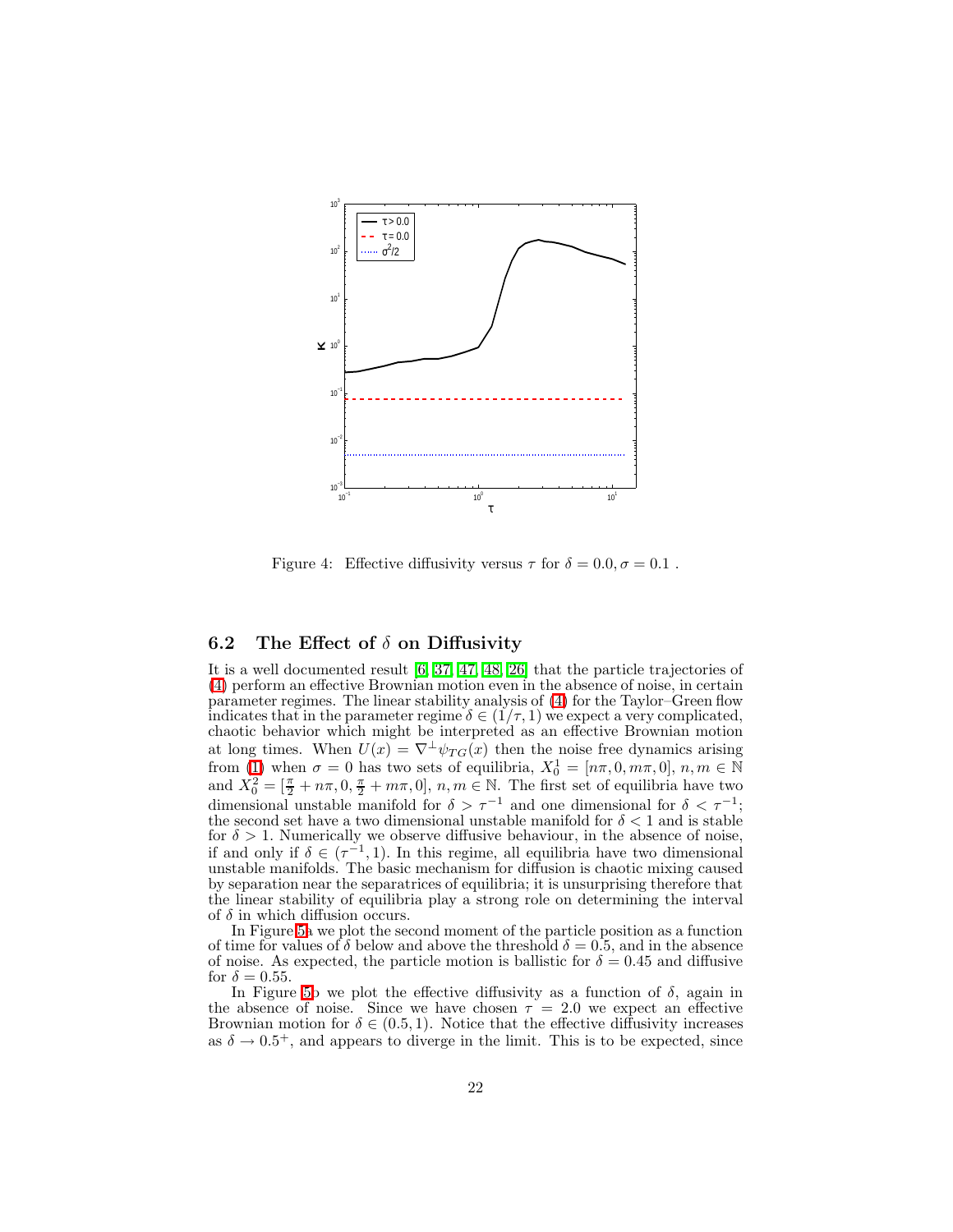

The lines t and  $t^2$  are also plotted for comparison. b.  $\mathcal{K}$  vs  $\delta$ 

<span id="page-22-0"></span>Figure 5: Effective diffusivity as a function of  $\delta$  for  $\sigma = 0.0$  and  $\tau = 2.0$ .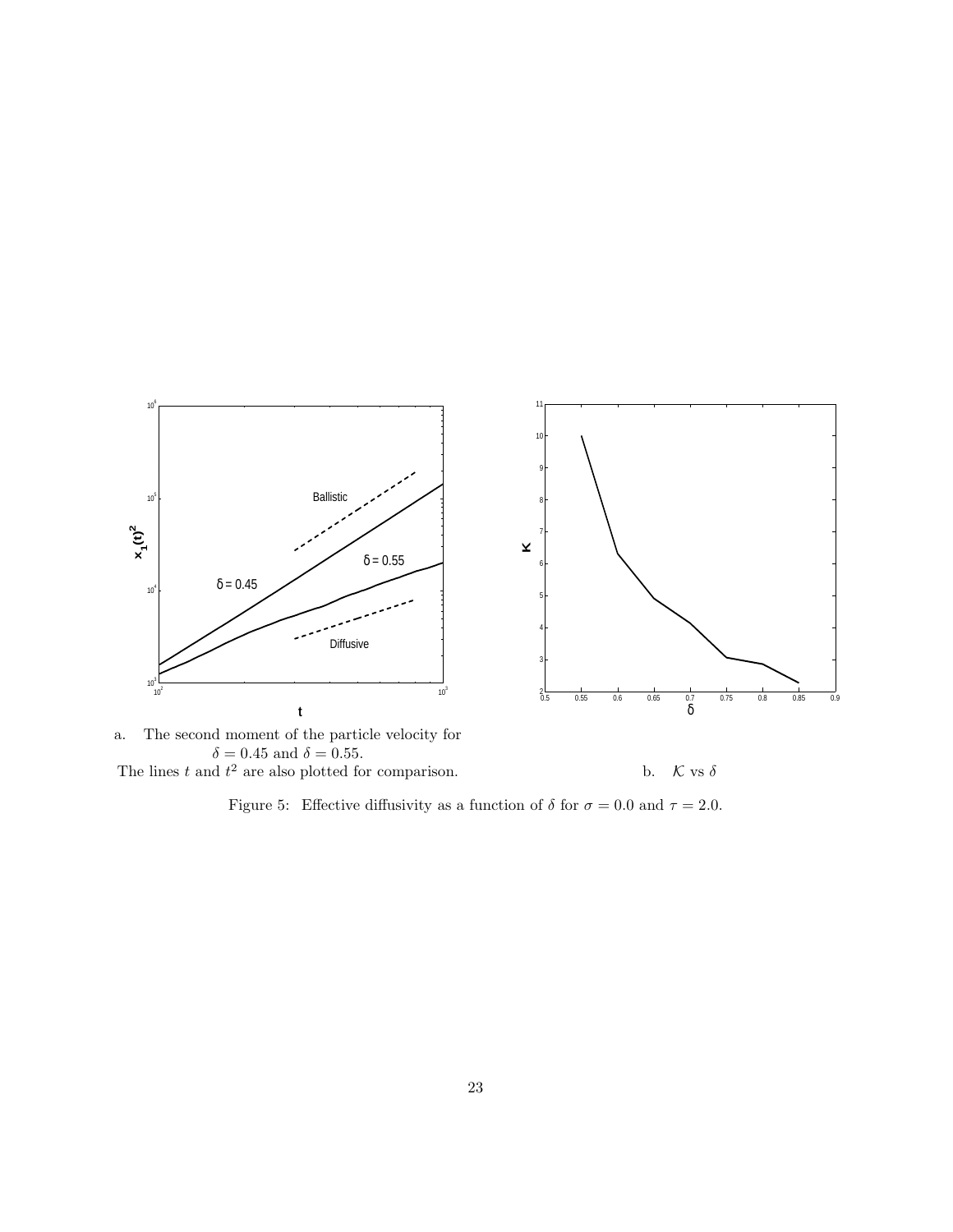

<span id="page-23-0"></span>Figure 6: Effective diffusivity as a function of  $\delta$  for  $\sigma = 0.1$  and  $\tau = 2.0$ .



<span id="page-23-1"></span>Figure 7: Effective Diffusivity versus  $\sigma$  for  $\delta=0.0$  and  $\delta=0.7$  .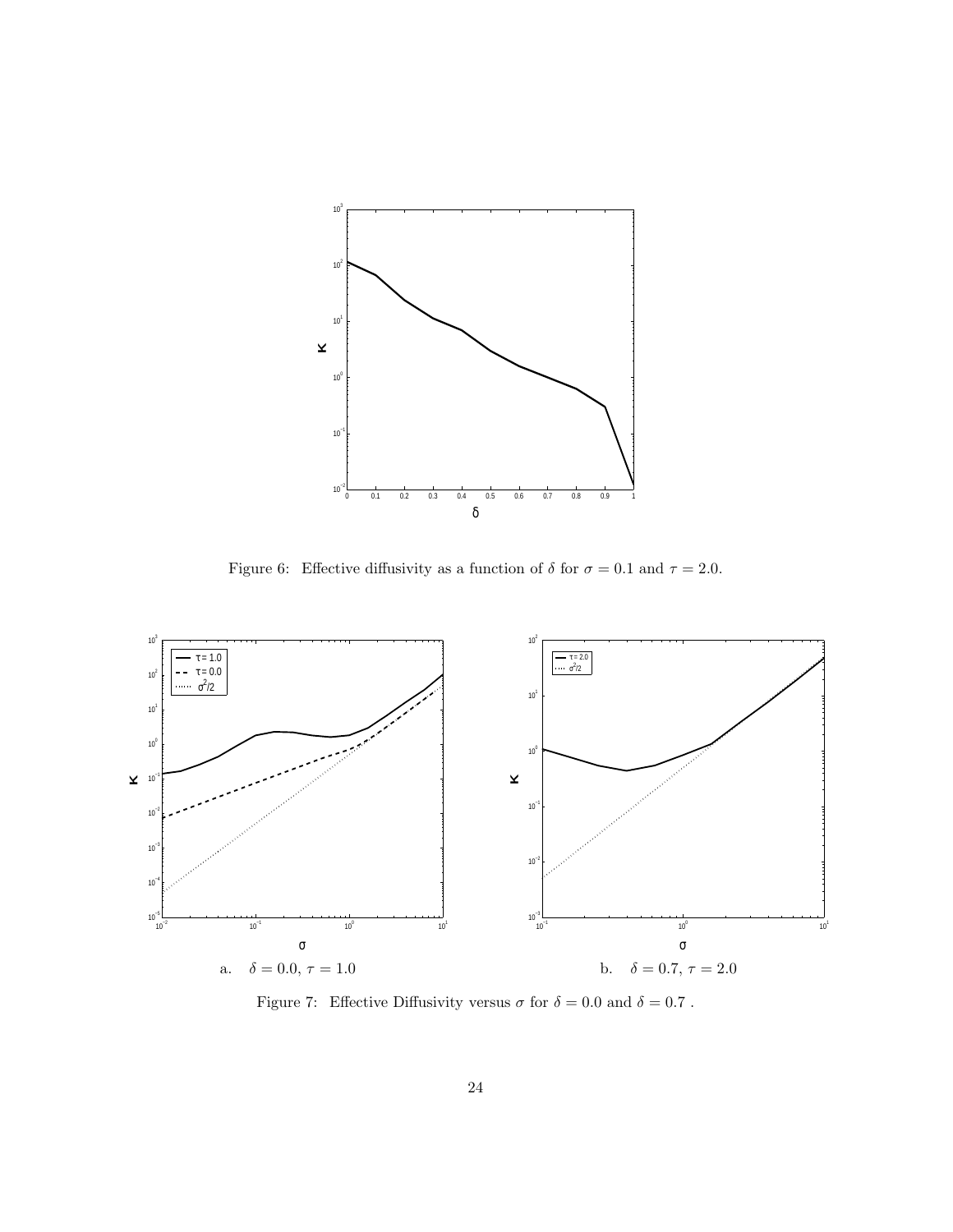$\delta = 0.5$  separates ballistic motion (for  $\delta < 0.5$ ) and diffusive motion (for  $\delta > 0.5$ ) motion.

In Figure [6](#page-23-0) we plot the effective diffusivity as a function of  $\delta$  when the particles are subject to additional molecular diffusion. In this case the effective diffusivity is a decreasing function of  $\delta$ .

### 6.3 The Effect of  $\sigma$  on Diffusivity

It is well known, see e.g. [\[23\]](#page-29-0), that for the case of passive tracers the effective diffusivity depends on the molecular diffusivity  $\sigma$  in a highly non–linear, very complicated way. In particular, the limit as  $\sigma$  tends to 0 is singular and the enhancement in the diffusivity–for divergence free flows– depends crucially on the topology of the streamlines. It is therefore interesting to study the dependence of the effective diffusivity on  $\sigma$  for the inertial particles problem.

In Figure [7](#page-23-1) we present the effective diffusivity as a function of the molecular diffusion for two sets of parameters: (a) for  $\delta = 0.0$  (for which the streamlines are closed),  $\tau = 1.0$  and (b) for  $\delta = 0.7$ ,  $\tau = 2.0$  (a regime in which there exists a well defined effective diffusivity even in the respectively. The diffusivity of the free particle  $\frac{\sigma^2}{2}$  $\frac{p}{2}$  is also plotted for comparison. Moreover, in Figure [7\(](#page-23-1)a), we also plot the effective diffusivity for passive tracers.

In both figures we see the clear enhancement of diffusivity over the bare molecular value. Furthermore, in Figure  $7(a)$  we also observe that the enhancement in the diffusivity is significantly greater for  $\tau > 0$  (inertial particles) than it is for  $\tau = 0$  (passive tracers), especially when  $\sigma$  is small.

A further interesting observation concerns the dependence of the diffusivity on  $\sigma$ . For  $\delta = 0$  the dependence is highly non-trivial, exhibiting both a local maximum and a local minimum. For  $\delta = 0.7$  the presence of inertia leads to an effective diffusivity which increases as  $\sigma$  becomes smaller. This should be contrasted with the established fact that, for passive tracers in periodic cellular flows, the effective diffusivity decreases linearly in  $\sigma$ , for  $\sigma$  sufficiently small [\[39,](#page-30-6) [42\]](#page-30-7). It would be interesting to understand how the enhancement scales with  $\sigma \to 0$  and to compare it with known theoretical results for the passive tracer case; in particular, it would be interesting to extend the theory of maximally and minimally enhanced diffusion [\[24\]](#page-29-14) to the inertial situation studied here.

## <span id="page-24-0"></span>7 Conclusions

The problem of periodic homogenization for inertial particles is considered in this paper. It is shown that, at long times and large scales, the inertial particles perform Brownian motion and a formula for the effective diffusivity is derived. Furthermore, the dependence of the effective diffusivity on the non–dimensional particle mass  $\tau$  a(Stokes number) and the ratio of the fluid to particle density  $\delta$  is studied, by means of analysis and numerics.

It is shown that, as  $\tau \to 0$ , the effective diffusivity converges to the one obtained from the homogenization of passive tracers. Moreover, it is shown through numerical experiments that for a variety of interesting divergence free flows, the diffusivity in the presence of inertia is enhanced much beyond the well documented enhancement of the diffusivity for passive tracers. Furthermore, the dependence of the effective diffusivity on  $\tau$  and  $\delta$  is studied numerically in some detail.

The calculation of the effective diffusion tensor requires the numerical solution of equations [\(31\)](#page-11-0) and [\(26\)](#page-10-0). It is coneivable that this task might be as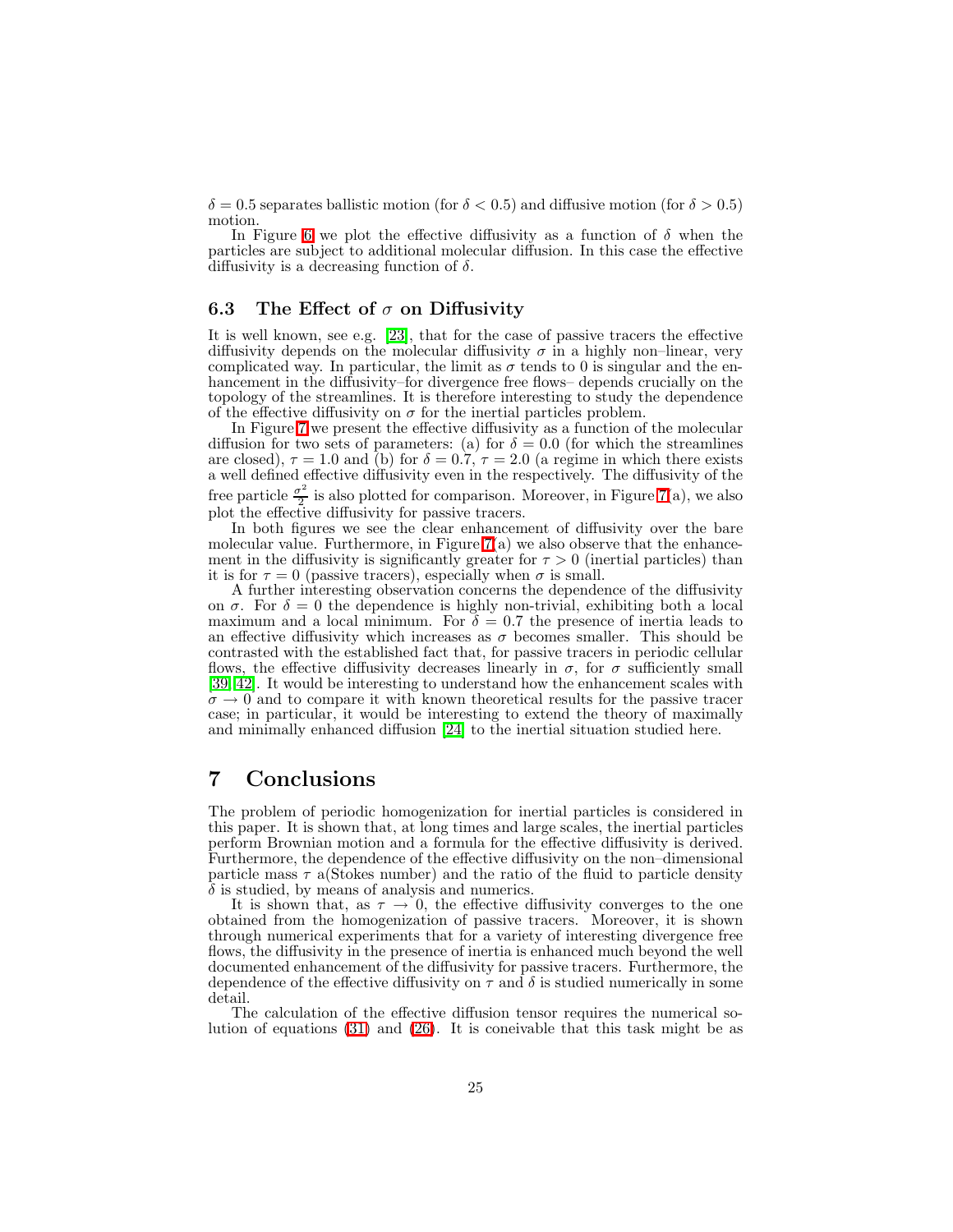computationally demanding as direct Monte Carlo simulations, because the domain of the PDE is unbounded in the momentum variable, and because the PDE is not elliptic (only hypo-elliptic). This is to be contrasted to the case of passive tracers in periodic flows; there the calculation of the effective diffusivity requires the solution of the elliptic PDE [\(13\)](#page-7-2) on a periodic domain. Equations of this type can be routinely and effeciently solved using, for example, a spectral method. From this point of view our results might not provide any computational advantage over Monte Carlo simulations. However, the results reported in this paper provide a mathematical framework for rigorous analysis of the dependence of the effective diffusion coefficient on the physical parameters of the problem. We have already undertaken such an analysis to study the limit of small Stokes number and we plan to undertake further studies in future work.

The numerical results reported in section [6,](#page-19-0) for a simple two– dimensional steady flow, exhibit a wide range of interesting physical phenomena. As examples we mention the dependence of the effective diffusivity on the Stokes number and the fluid/particle density ratio, for a given streamline topology, question which are, we believe, of great interest to the applied community. The purpose of this work is to develop a framework within which such questions can be addressed. We plan to investigate some of these issues in future work. The dependence of the effective diffusivity for a wider class of velocity fields is undertaken in [\[34\]](#page-29-13).

Summarizing, we note the following specific areas where future work would be of interest:

- the extension to time dependent velocity fields  $v(x, t)$ , either periodic in time or random in time – for example with an Ornstein–Uhlenbeck structure as in [\[33,](#page-29-15) [40,](#page-30-8) [41\]](#page-30-9);
- the extension to random velocity fields in space;
- rigorous analysis of the parametric dependence of the effective diffusivity on  $\sigma$ ,  $\tau$  and  $\delta$ , taking into account the free streamline topologies;
- further numerical studies for velocity fields other than the simple Taylor Green flows studied here  $-$  in particular to study problems where the Lagrangian particle paths have open streamline topologies, such as the Childress-Soward family; this is initiated in [\[34\]](#page-29-13).

## <span id="page-25-0"></span>A Appendix

<span id="page-25-1"></span>In this appendix we prove the existence of a unique invariant measure for the process  $\{x, \dot{x}\}$  solving [\(1\)](#page-1-0) and, moreover, that the generator  $\mathcal L$  of the process satisfies the Fredholm alternative. This justifies the formal multi–scale calcula-tions presented in section [3.](#page-9-0) To simplify the notation we set  $\sigma = \tau = 1$ . The equations of motion become

$$
\ddot{x} = v(x) - \dot{x} + \dot{\beta}.\tag{53}
$$

The generator of the Markov process  $\{x, y\}$ , with  $y = \dot{x}$  is

$$
\mathcal{L} = y \cdot \nabla_x + (v(x) - y) \cdot \nabla_y + \frac{1}{2} \Delta_y
$$

<span id="page-25-2"></span>We have the following theorem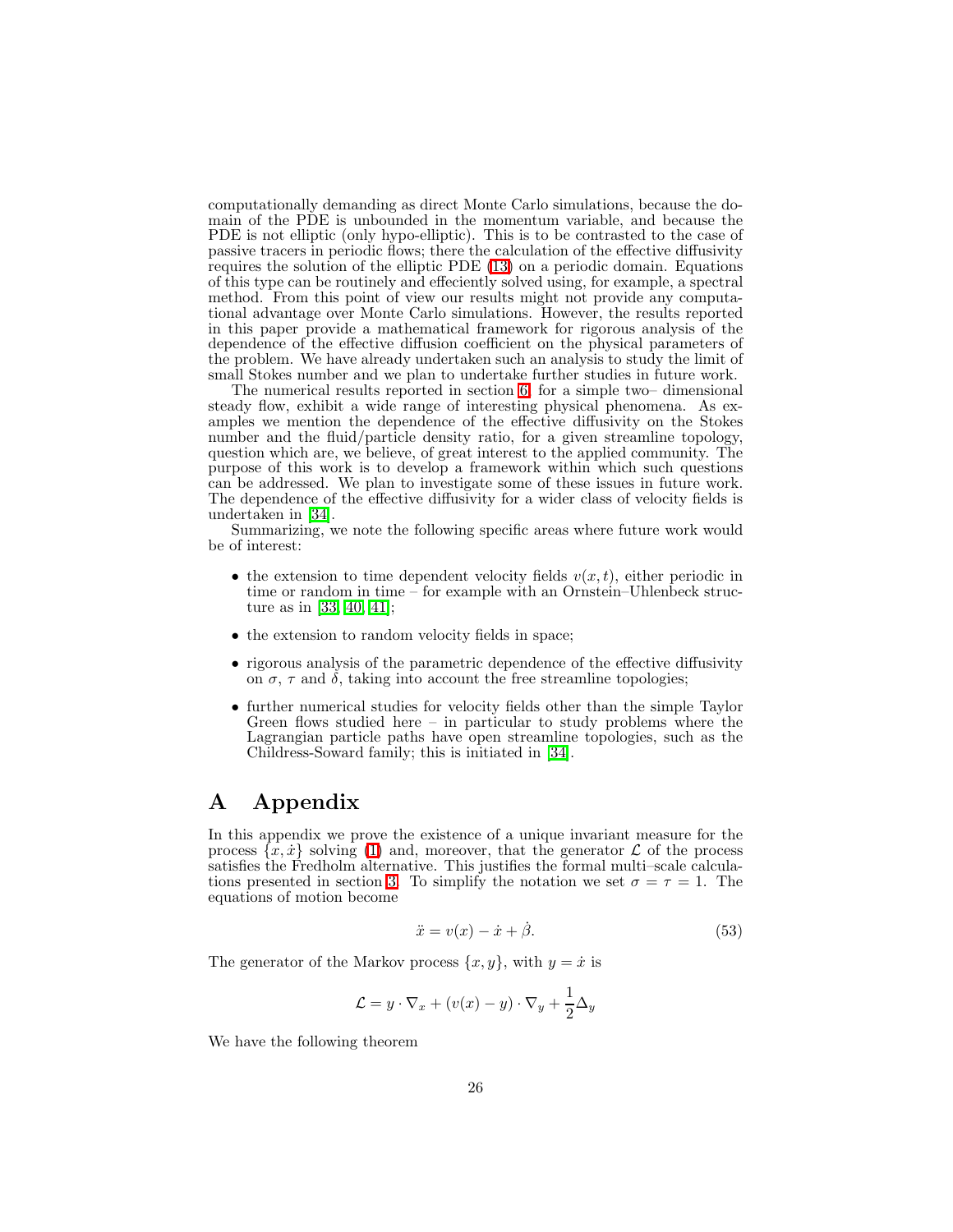**Theorem A.1.** *Assume that*  $v(x) \in C^{\infty}(\mathbb{T}^d)$ . *Then there exists a unique, smooth invariant density*  $\rho(x, y)$  *for the process*  $\{x, y\}$ *:* 

$$
\mathcal{L}^*\rho(x,y)=0.
$$

<span id="page-26-1"></span>Let further  $h(x, y)$  be a smooth function such that  $\int_{\mathbb{R}^d} \int_{T^d} h(x, y) \rho(x, y) dx dy =$ 0*. Then the Poisson equation*

$$
-\mathcal{L}f = h \tag{54}
$$

*has a unique mean zero solution in*  $L^2(\mathbb{T}^d \times \mathbb{R}^d, e^{-\delta^2 ||y||^2} dxdy)$  *for every*  $\delta \in$  $(0, 2\sigma^{-2})$ .

The proof of the existence of a unique invariant measure for our process is based on the results of [\[25\]](#page-29-11) and is broken into three lemmas. First, we need to prove the existence of a smooth transition probability density for our Markov process. This is accomplished by means of Hörmander's theorem [\[36,](#page-29-16) Thm V38.16]. Then we need to prove the compactness of phase space, for which we need to find an appropriate Lyapunov functions. Finally, we need to prove that the transition probability density is everywhere positive. To show this we need to use a controllability argument. The proof of the existence and uniqueness of solutions of the Poisson equation [\(54\)](#page-26-1) is based on Fredholm's theorem.

<span id="page-26-0"></span>Lemma A.1. *The Markov process generated by* <sup>L</sup> *has a smooth transition probability density.*

*Proof.* This follows by an application of Hörmander's theorem. The basic idea behind this theorem is that, even though noise does not act directly to the position variable, there is nevertheless sufficient interaction between momentum and position so that noise, and consequently smoothness, is transmitted to all degrees of freedom. We write the generator in Hörmander's "sum of squares" form:

$$
\mathcal{L} = \frac{1}{2} \sum_{i=1}^d X_i^2 + X_0,
$$

where  $X_i = \frac{\partial}{\partial y_i}$ ,  $i = 1, \dots d$  and  $X_0 = y \cdot \nabla_x + (v(x) - y)$ . Let now [A, B] denote the commutator between the vector fields A, B and let  $Lie\{F\}$  denote the Lie algebra generated by the family of vector fields  $F$ . Define

$$
\mathcal{A}_0 = \text{Lie}\{X_1, \ldots X_d\}
$$

and

$$
\mathcal{A}_k = \text{Lie}\{[X_0, U], U \in \mathcal{A}_{k-1}\}, k = 1, 2, \dots
$$

Set finally

$$
\mathcal{H}=\mathrm{Lie}\{\mathcal{A}_0,\mathcal{A}_1\ldots\}.
$$

According to Hörmander's theorem, a sufficient condition for the Markov process  ${x, y}$  to possess a smooth invariant density is for H to span the tangent space  $T_{x,y}M$ , where  $M = \mathbb{T}^d \times \mathbb{R}^d$ . We readily check now that

$$
[X_0, X_i] = -\frac{\partial}{\partial x_i} + \frac{\partial}{\partial y_i}, \quad i = 1, \dots d,
$$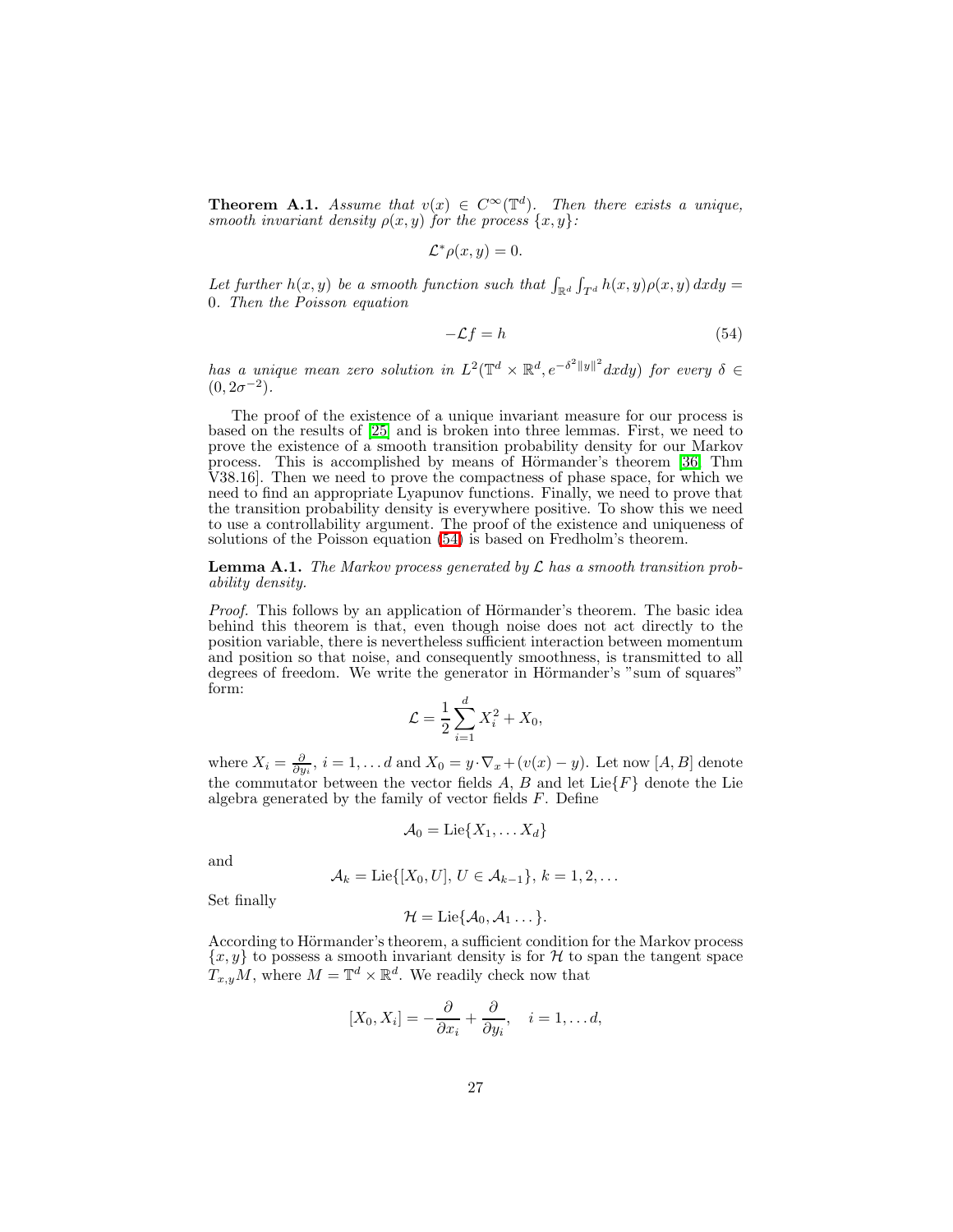and consequently

$$
\text{Span}\left(\text{Lie}\left\{\mathcal{A}_0, \mathcal{A}_1\right\}\right) = T_{x,y}M.
$$

Thus, Hörmander's hypothesis is satisfied and the Markov process generated by  $\mathcal L$  has a smooth density. □

Now we prove that the existence of a Lyapunov function.

<span id="page-27-3"></span>**Lemma A.2.** *There exists a constant*  $\beta > 0$  *such that the function*  $V(x, y) =$  $1 + \frac{1}{2} ||y||^2$  satisfies

$$
\mathcal{L}(V(x,y)) \leq -\frac{1}{2}V(x,y) + \beta.
$$

*Proof.* We have that  $V(x, y)$  maps the state space onto  $[1, \infty)$  and that  $\lim_{\|y\| \to \infty} V(x, y) =$ ∞. Moreover we have

$$
\mathcal{L}(V(x, y)) = v \cdot y - ||y||^2 + \frac{d}{2}
$$
  
\n
$$
\leq -\frac{1}{2}||y||^2 + \left(\frac{d}{2} + \frac{1}{2}||v||^2\right)
$$
  
\n
$$
\leq -V(x, y) + \beta,
$$
\n(55)

with  $\beta = d/2 + (1/2) \sup_{x \in \mathbb{T}^d} ||v(x)||^2 + 1$ .

The last ingredient which is needed for the proof of the ergodicity of the process generated by  $\mathcal L$  is the fact the transition probability  $P_t$  is everywhere positive.

<span id="page-27-4"></span>**Lemma A.3.** For all  $z := (x, y) \in \mathbb{T}^d \times \mathbb{R}^d, t > 0$  and open  $\mathcal{O} \subset \mathbb{T}^d \times \mathbb{R}^d$ , the *transition kernel for* [\(53\)](#page-25-1) *satisfies*  $P_t(z, \mathcal{O}) > 0$ *.* 

For the proof of this lemma we refer to [\[25,](#page-29-11) Lemma 3.4].

*Proof of Theorem [A.1.](#page-25-2)* The existence of a unique invariant measure follows from Lemmas [A.1,](#page-26-0) [A.2](#page-27-3) and [A.3,](#page-27-4) upon using Corollary 2.8 from [\[25\]](#page-29-11). In order to prove the existence and uniqueness of solutions of the Poisson equation [\(54\)](#page-26-1) we need to prove that the generator  $\mathcal L$  has compact resolvent. This is accomplished in [16, Thm 3.1, Thm 3.2]. in [\[16,](#page-28-11) Thm 3.1, Thm 3.2].

Remark A.1. *The above lemmas enable us to conclude that the system converges exponentially fast to its invariant distribution [\[25\]](#page-29-11).*

Remark A.2. *We a bit of extra work we can also prove sharp estimates for the invariant distribution and the solution of the Poisson equation*  $-\mathcal{L}f = h$ . We *refer to [\[16,](#page-28-11) Thm 3.1, Thm 3.2] for details.*

## <span id="page-27-1"></span>References

- [1] G. Allaire. Homogenization and two-scale convergence. *SIAM J. Math. Anal.*, 23(6):1482–1518, 1992.
- <span id="page-27-0"></span>[2] H. Aref, S.W. Jones, S. Mofina, and I. Zawadzki. Vortices, Kinematics and chaos. *Phys. D*, 37(1-3):423–440, 1989.
- <span id="page-27-2"></span>[3] R. Battacharya. A central limit theorem for diffusions with periodic coefficients. *The Annals of Probability*, 13:385–396, 1985.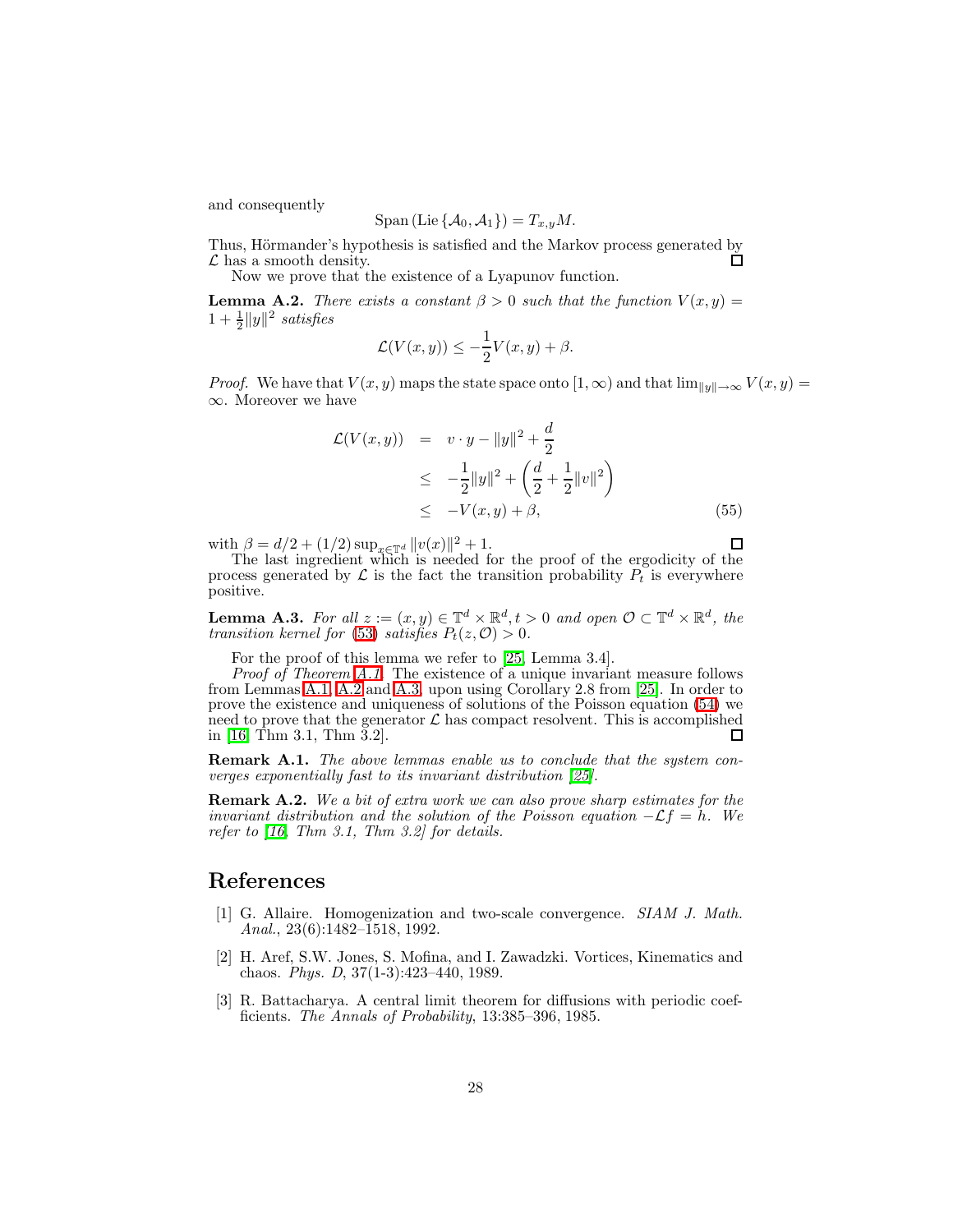- <span id="page-28-2"></span>[4] A. Bensoussan, J.L. Lions, and G. Papanicolaou. *Asymptotic analysis of periodic structures*. North-Holland, Amsterdam, 1978.
- <span id="page-28-4"></span>[5] P. Castiglione and A. Crisanti. Dispersion of passive tracers in a velocity field with non-δ- corellated noise. *Phys. Rev. E*, 59(4):3926–3934, 1999.
- <span id="page-28-7"></span>[6] A. Crisanti, M. Falcioni, A. Provenzale, and A. Vulpiani. Passive advection of particles denser than the surrounding fluid. *Phys. Let. A*, 150(2):79–84, 1990.
- <span id="page-28-1"></span>[7] G. T. Csanady. *Turbulent Diffusion in the Enviroment*. D. Reidel, Dordrecht, 1973.
- <span id="page-28-5"></span>[8] J.K. Eaton and J.R. Fessler. Preferential concetration of particles by turbulence. *Int. J. Mult. Flow*, 20:169–209, 1994.
- <span id="page-28-15"></span>[9] S.N. Ethier and T.G. Kurtz. *Markov processes*. Wiley Series in Probability and Mathematical Statistics: Probability and Mathematical Statistics. John Wiley & Sons Inc., New York, 1986.
- <span id="page-28-6"></span>[10] G. Falkovich, A. Fouxon, and M.G. Stepanov. Acceleration of rain initiation by cloud turbulence. *Nature*, 419:151–154, 2002.
- <span id="page-28-0"></span>[11] G. Falkovich, K. Gawędzki, and M. Vergassola. Particles and fields in fluid turbulence. *Rev. Modern Phys.*, 73(4):913–975, 2001.
- <span id="page-28-3"></span>[12] A. Fannjiang and G.C. Papanicolaou. Convection enhanced diffusion for periodic flows. *SIAM J. APPL. MATH*, 54:333–408, 1994.
- <span id="page-28-9"></span>[13] M. Freidlin. Some remarks on the Smoluchowski–Kramers approximation. *J. Statist. Phys., to appear*, 2004.
- <span id="page-28-13"></span>[14] C. W. Gardiner. *Handbook of stochastic methods*. Springer-Verlag, Berlin, second edition, 1985. For physics, chemistry and the natural sciences.
- <span id="page-28-8"></span>[15] J. Garnier. Homogenization in a periodic and time-dependent potential. *SIAM J. APPL. MATH*, 57(1):95–111, 1997.
- <span id="page-28-11"></span>[16] M. Hairer and G. A. Pavliotis. Periodic homogenization for hypoelliptic diffusions. *J. Stat. Phys.*, 117(1/2):261–279, 2004.
- <span id="page-28-12"></span>[17] I. Karatzas and S.E. Shreve. *Brownian Motion and Stochastic Calculus*, volume 113 of *Graduate Texts in Mathematics*. Springer-Verlag, New York, second edition, 1991.
- <span id="page-28-10"></span>[18] C. Kipnis and S. R. S. Varadhan. Central limit theorem for additive functionals of reversible Markov processes and applications to simple exclusions. *Comm. Math. Phys.*, 104(1):1–19, 1986.
- <span id="page-28-16"></span>[19] P.E. Kloeden and E. Platen. *Numerical solution of stochastic differential equations*, volume 23 of *Applications of Mathematics (New York)*. Springer-Verlag, Berlin, 1992.
- <span id="page-28-17"></span>[20] A.M. Lacasta, J.M Sancho, A.H. Romero, I.M. Sokolov, and K. Lindenberg. From subdiffusion to superdiffusion of particles on solid surfaces. *Phys. Rev. E*, 70:051104, 2004.
- <span id="page-28-14"></span>[21] A. Lasota and M.C. Mackey. *Chaos, Fractals, Noise*. Springer-Verlag, New York, 1994.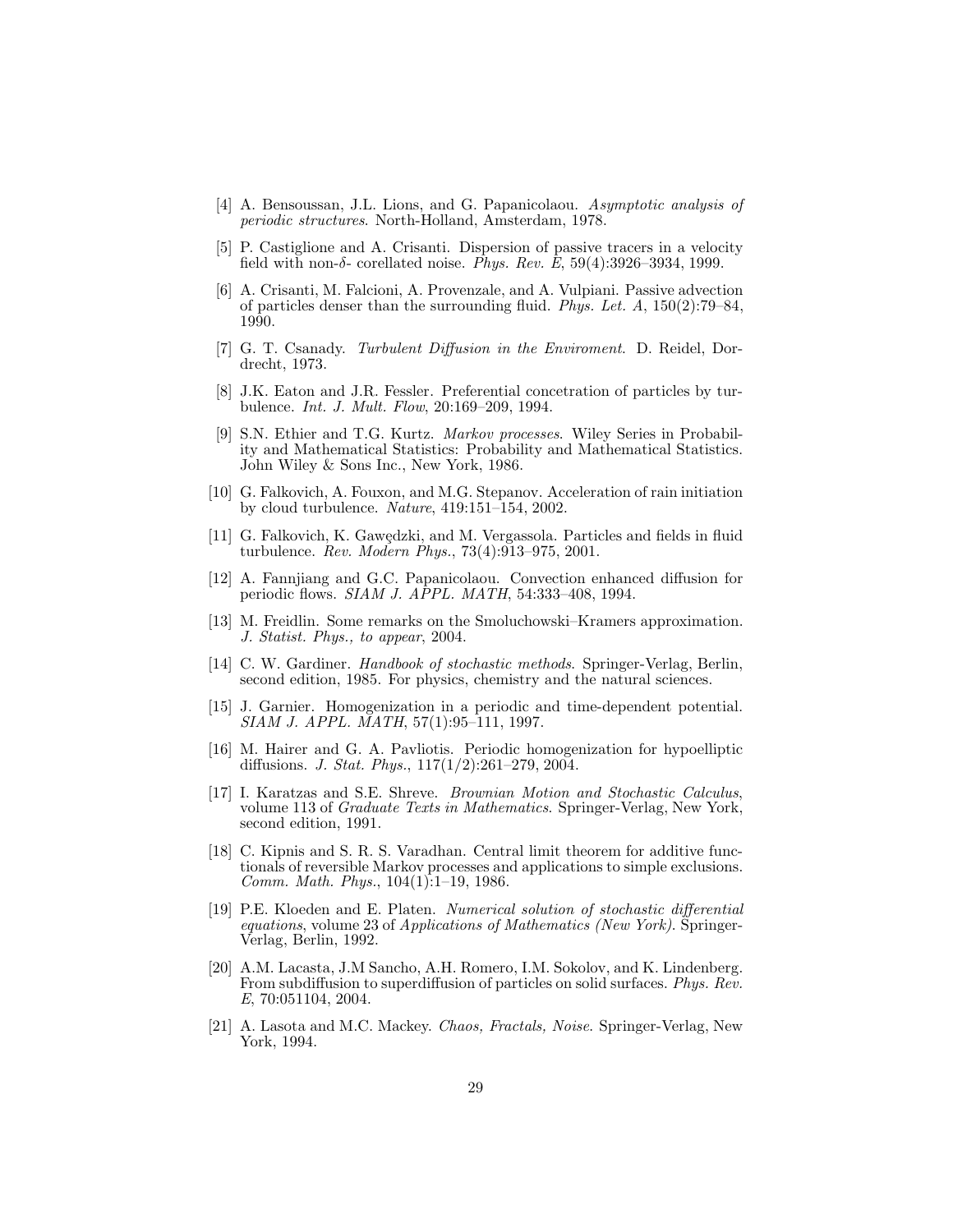- <span id="page-29-7"></span>[22] J.L. Lebowitz and H. Rost. The Einstein relation for the displacement of a test particle in a random environment. *Stochastic Process. Appl.*, 54(2):183–196, 1994.
- <span id="page-29-0"></span>[23] A.J. Majda and P.R. Kramer. Simplified models for turbulent diffusion: Theory, numerical modelling and physical phenomena. *Physics Reports*, 314:237–574, 1999.
- <span id="page-29-14"></span>[24] A.J. Majda and R.M. McLaughlin. The effect of mean flows on enhanced diffusivity in transport by incompressible periodic velocity fields. *Studies in Applied Mathematics*, 89:245–279, 1993.
- <span id="page-29-11"></span>[25] J.C. Mattingly and A. M. Stuart. Geometric ergodicity of some hypoelliptic diffusions for particle motions. *Markov Processes and Related Fields*, 8(2):199–214, 2002.
- <span id="page-29-5"></span>[26] M.R. Maxey. The motion of small spherical particles in a cellular flow field. *Phys. Fluids*, 30(7):1915–1928, 1987.
- <span id="page-29-3"></span>[27] M.R. Maxey. On the advection of spherical and nonspherical particles in a nonuniform flow. *Philos. Trans. Roy. Soc. London Ser. A*, 333(1631):289– 307, 1990.
- <span id="page-29-4"></span>[28] M.R. Maxey and J.J. Riley. Equation of motion for a small rigid sphere in a nonuniform flow. *Phys. Fluids*, 26:883–889, 1983.
- <span id="page-29-1"></span>[29] D.W. McLaughlin, G.C. Papanicolaou, and O.R. Pironneau. Convection of microstructure and related problems. *SIAM J. APPL. MATH*, 45:780–797, 1985.
- <span id="page-29-12"></span>[30] S. Olla. Homogenization of diffusion processes in random fields. *Lecture Notes*, 1994.
- <span id="page-29-8"></span>[31] G. Papanicolaou and S. R. S. Varadhan. Ornstein-Uhlenbeck process in a random potential. *Comm. Pure Appl. Math.*, 38(6):819–834, 1985.
- <span id="page-29-10"></span>[32] E. Pardoux. Homogenization of linear and semilinear second order parabolic pdes with periodic coefficients: A probabilistic approach. *Journal of Functional Analysis*, 167:498–520, 1999.
- <span id="page-29-15"></span>[33] G. A. Pavliotis and A. M. Stuart. White noise limits for inertial particles in a random field. *Multiscale Model. Simul.*, 1(4):527–533 (electronic), 2003.
- <span id="page-29-13"></span>[34] G. A. Pavliotis, A.M. Stuart, and L. Band. Monte carlo studies of effective diffusivities for inertial particles. *submitted*, 2004.
- <span id="page-29-9"></span>[35] H. Rodenhausen. Einstein's relation between diffusion constant and mobility for a diffusion model. *J. Statist. Phys.*, 55(5-6):1065–1088, 1989.
- <span id="page-29-16"></span>[36] L. C. G. Rogers and David Williams. *Diffusions, Markov processes, and martingales. Vol. 1*. Cambridge Mathematical Library. Cambridge University Press, Cambridge, 2000.
- <span id="page-29-6"></span>[37] J. Rubin, C. K. R. T. Jones, and M. Maxey. Settling and asymptotic motion of aerosol particles in a cellular flow field. *J. Nonlinear Sci.*, 5(4):337–358, 1995.
- <span id="page-29-2"></span>[38] R. A. Shaw. Particle-turbulence interactions in atmosphere clouds. *Annu. Rev. Fluid Mech.*, 35:183–227, 2003.